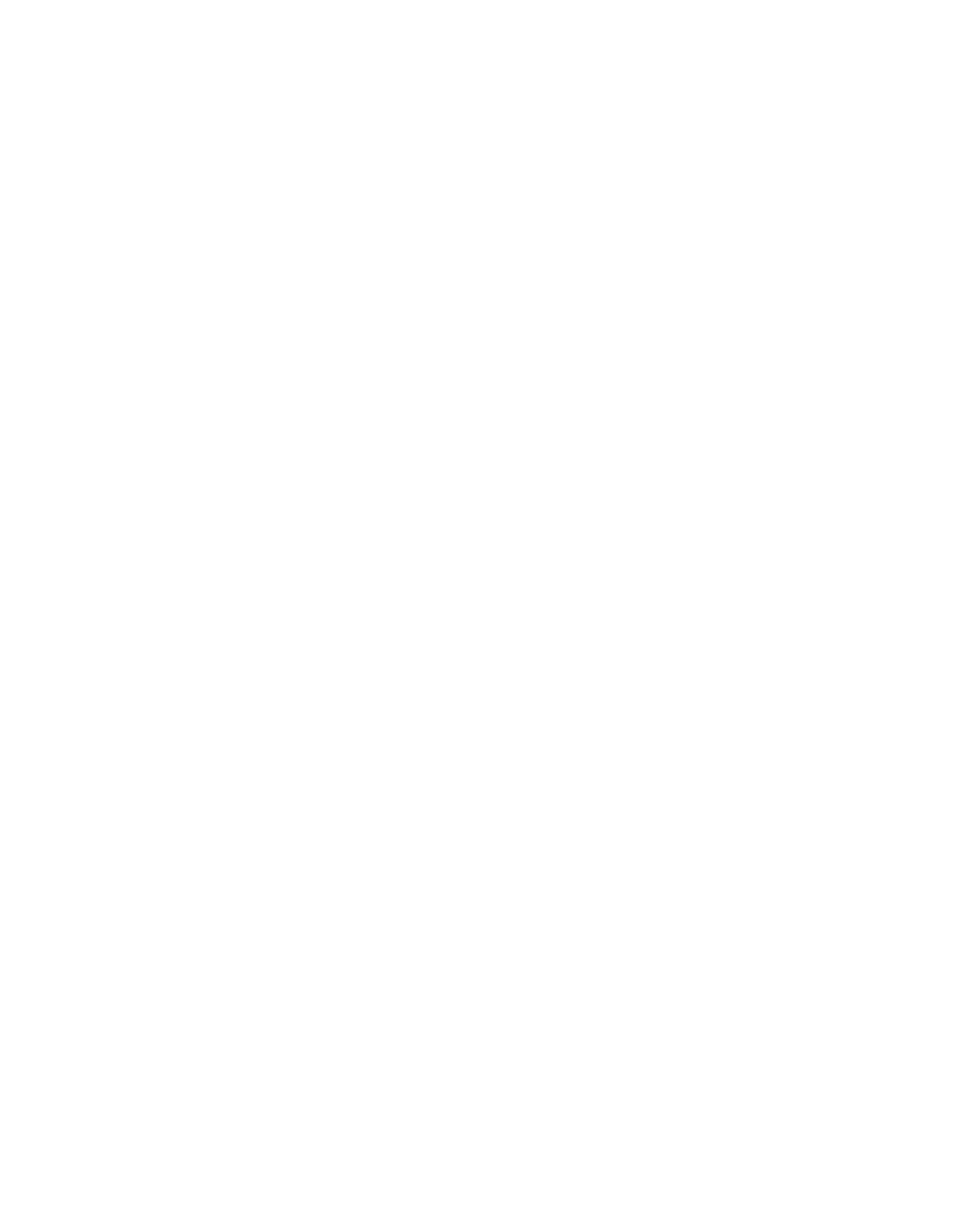# SENIORS AND THE PEOPLE WHO HELP THEM SHOULD BE ABLE TO TAKE FULL ADVANTAGE OF ALL THE TAX BENEFITS THEY ARE ENTITLED TO.

Read this document to learn about the tax credits you may be entitled to and find out how to fulfill your tax obligations.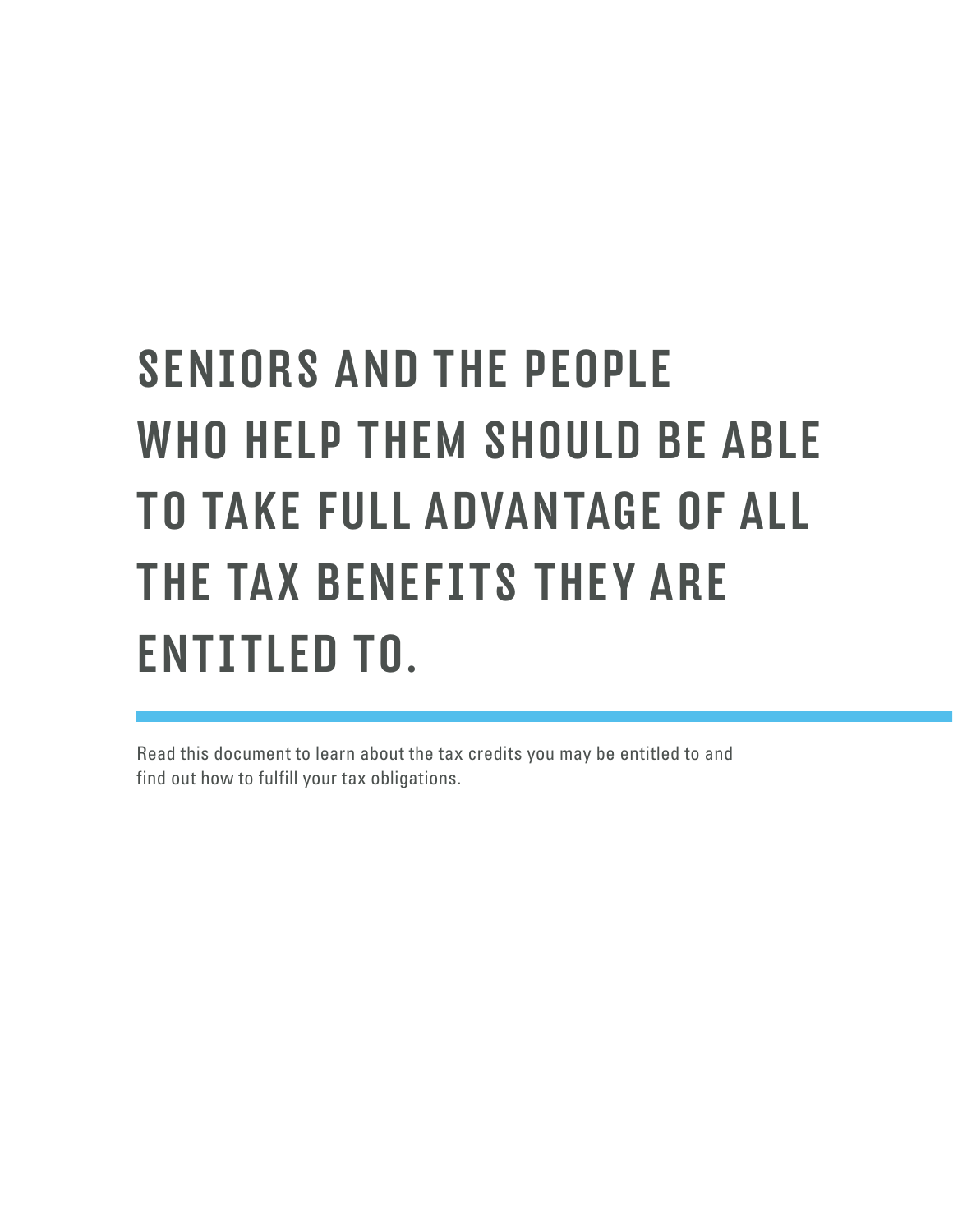This document is provided for information purposes only. It does not constitute a legal interpretation of the *Taxation Act* or any other legislation.

ISBN 978-2-550-91199-9 (Print version) ISBN 978-2-550-91200-2 (PDF)

Legal deposit – Bibliothèque et Archives nationales du Québec, 2022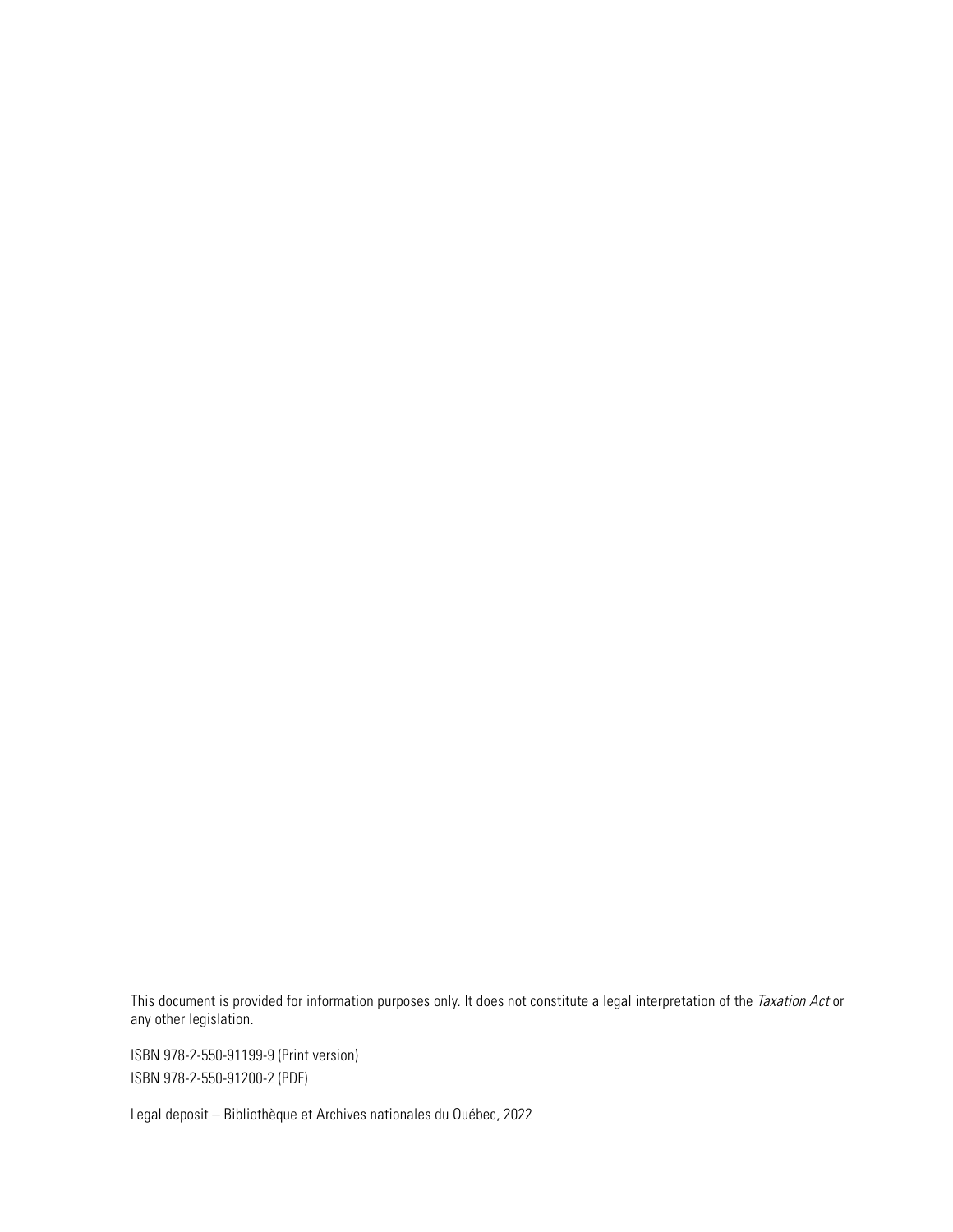# **CONTENTS**

| <b>Introduction</b>                                                                                                                                                                                                            |                |
|--------------------------------------------------------------------------------------------------------------------------------------------------------------------------------------------------------------------------------|----------------|
| <b>Tax benefits for seniors</b>                                                                                                                                                                                                | $\overline{1}$ |
|                                                                                                                                                                                                                                |                |
|                                                                                                                                                                                                                                |                |
|                                                                                                                                                                                                                                |                |
|                                                                                                                                                                                                                                |                |
|                                                                                                                                                                                                                                |                |
|                                                                                                                                                                                                                                |                |
| Age amount, amount for a person living alone and amount for retirement income 15                                                                                                                                               |                |
|                                                                                                                                                                                                                                |                |
|                                                                                                                                                                                                                                |                |
|                                                                                                                                                                                                                                |                |
|                                                                                                                                                                                                                                |                |
| Amount for a severe and prolonged impairment in mental or physical functions 18                                                                                                                                                |                |
|                                                                                                                                                                                                                                |                |
| <b>Tax benefits for caregivers</b>                                                                                                                                                                                             | 20             |
|                                                                                                                                                                                                                                |                |
| <b>Tax obligations</b><br><u> 1989 - Johann Stein, marwolaethau a bhann an t-Amhair an t-Amhair an t-Amhair an t-Amhair an t-Amhair an t-A</u>                                                                                 | 23             |
| Source deductions enterity and the contract of the deduction of the contract of the contract of the contract of the contract of the contract of the contract of the contract of the contract of the contract of the contract o |                |
| Instalment payments (Alternative Alternative Alternative Alternative Alternative Alternative Alternative Alternative Alternative Alternative Alternative Alternative Alternative Alternative Alternative Alternative Alternati |                |
|                                                                                                                                                                                                                                |                |
|                                                                                                                                                                                                                                |                |
| <b>Our services</b>                                                                                                                                                                                                            | 26             |
|                                                                                                                                                                                                                                |                |
| Our website                                                                                                                                                                                                                    |                |
| How to contact us with the control of the control of the control of the contact us to contact us to contact us                                                                                                                 |                |
|                                                                                                                                                                                                                                |                |
|                                                                                                                                                                                                                                |                |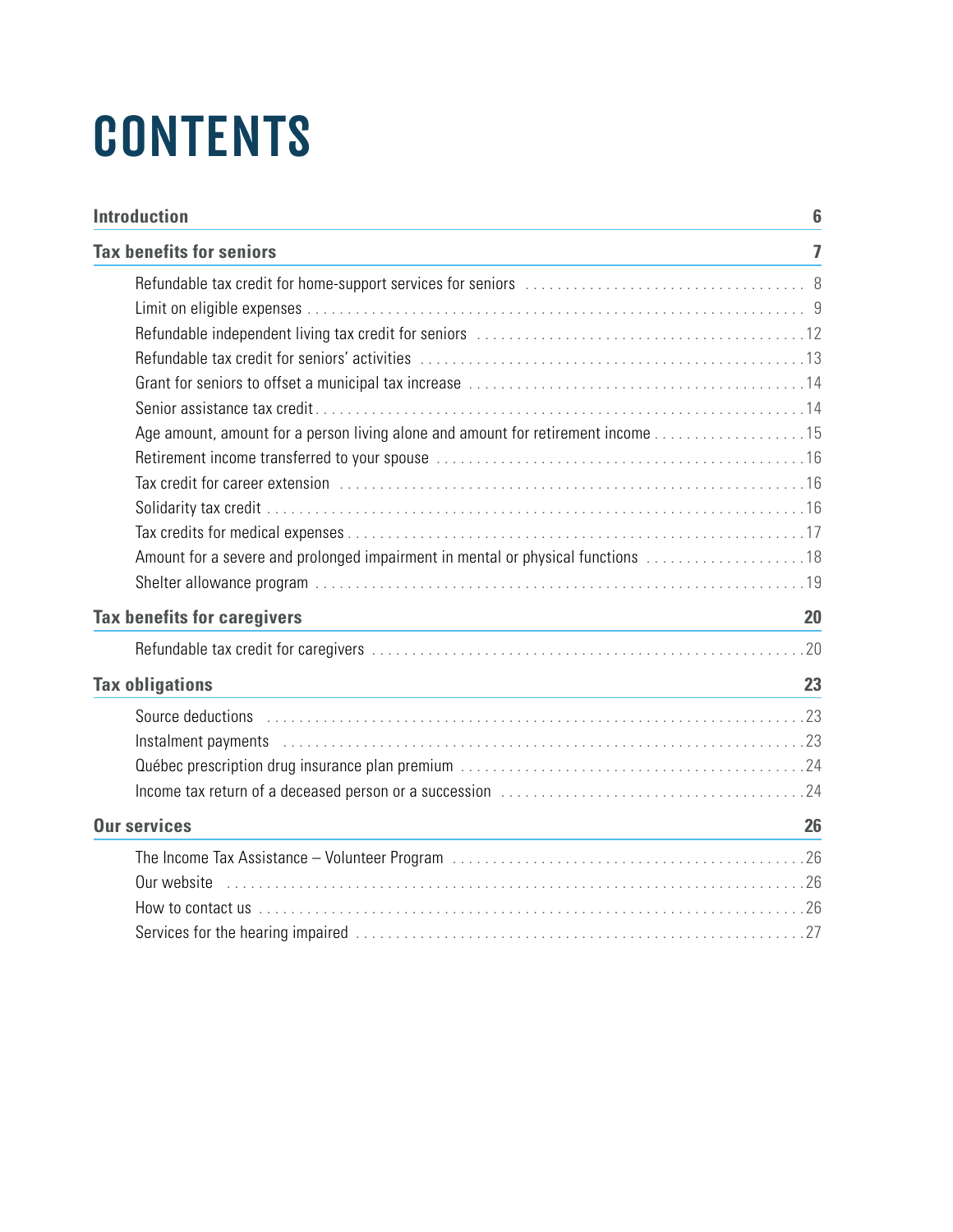# <span id="page-5-0"></span>INTRODUCTION

This document is for seniors and the people who help them. It is divided into four parts:

- The first part deals with tax benefits that are intended exclusively for seniors or available to people of all ages but of particular interest to seniors.
- The second part deals with tax benefits for caregivers.
- The third part deals with the most common tax obligations for seniors.
- The fourth part outlines our services.

Tax benefits are income tax reductions granted to taxpayers in the form of **refundable** or **non-refundable**  tax credits. **Refundable** tax credits can be claimed even if you have no income tax payable. **Non-refundable**  credits reduce or cancel your income tax payable.

To claim the tax benefits mentioned in this document, you must file an income tax return every year<sup>1</sup> even if you do not have income to report or income tax to pay.

<sup>1.</sup> The term "year" is used in this document to refer to "taxation year."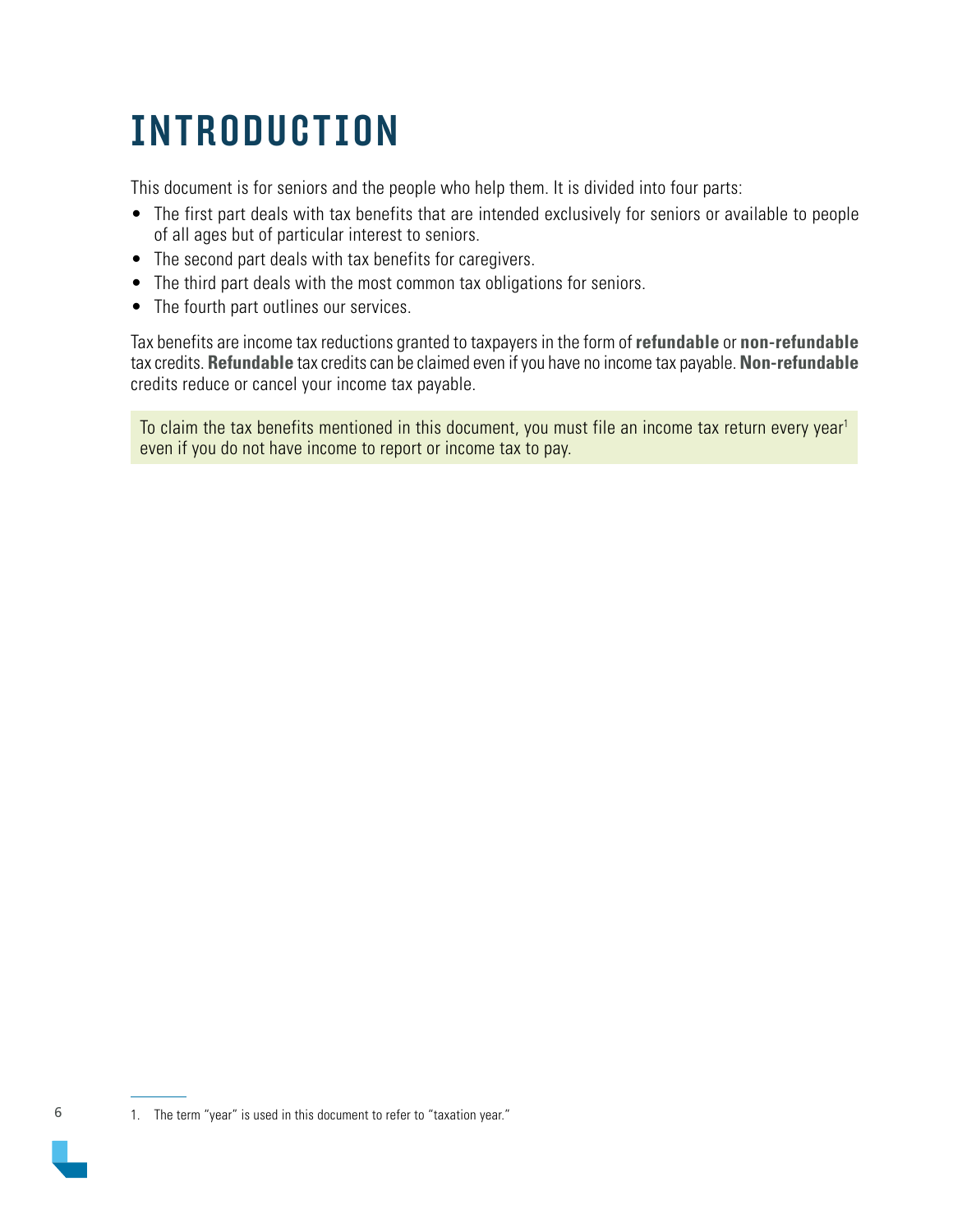# <span id="page-6-0"></span>TAX BENEFITS FOR SENIORS

Under the Québec tax system, seniors are entitled to tax benefits based on their age. Use the table below to determine which ones you may be entitled to. Note that you must meet the eligibility requirements to be entitled to these tax benefits.

|                                                                                                                                   | Your age at the end of the year |                  |                  |
|-----------------------------------------------------------------------------------------------------------------------------------|---------------------------------|------------------|------------------|
| <b>Tax benefit</b>                                                                                                                | 64 or younger                   | 65 to 69         | 70 or older      |
| Refundable tax credit for home-support services for seniors                                                                       | No                              | No               | Yes              |
| Refundable independent living tax credit for seniors                                                                              | No                              | N <sub>0</sub>   | Yes              |
| Refundable tax credit for seniors' activities                                                                                     | No                              | No               | Yes              |
| Grant for seniors to offset a municipal tax increase                                                                              | No                              | Yes              | Yes              |
| Senior assistance tax credit                                                                                                      | No <sup>1</sup>                 | No <sup>1</sup>  | Yes              |
| Age amount                                                                                                                        | No                              | Yes              | Yes              |
| Amount for a person living alone                                                                                                  | Yes                             | Yes              | Yes              |
| Amount for retirement income                                                                                                      | Yes                             | Yes              | Yes              |
| Transfer of a portion of your retirement income to your spouse                                                                    | No                              | Yes <sup>2</sup> | Yes <sup>2</sup> |
| Tax credit for career extension                                                                                                   | Yes/No3                         | Yes              | Yes              |
| Solidarity tax credit                                                                                                             | Yes                             | Yes              | Yes              |
| Tax credit for medical expenses                                                                                                   | Yes                             | Yes              | Yes              |
| Amount for a severe and prolonged impairment in mental<br>or physical functions                                                   | Yes                             | Yes              | Yes              |
| Shelter allowance program                                                                                                         | Yes                             | Yes              | Yes              |
| 1 If you were younger than 70 on December 31, you may be optitled to this credit if your spouse on December 31 was 70 or older on |                                 |                  |                  |

1. If you were younger than 70 on December 31, you may be entitled to this credit if your spouse on December 31 was 70 or older on December 31.

2. You do not have to take into account your spouse's age.

3. To be entitled to this tax credit, you must have been 60 or older on December 31.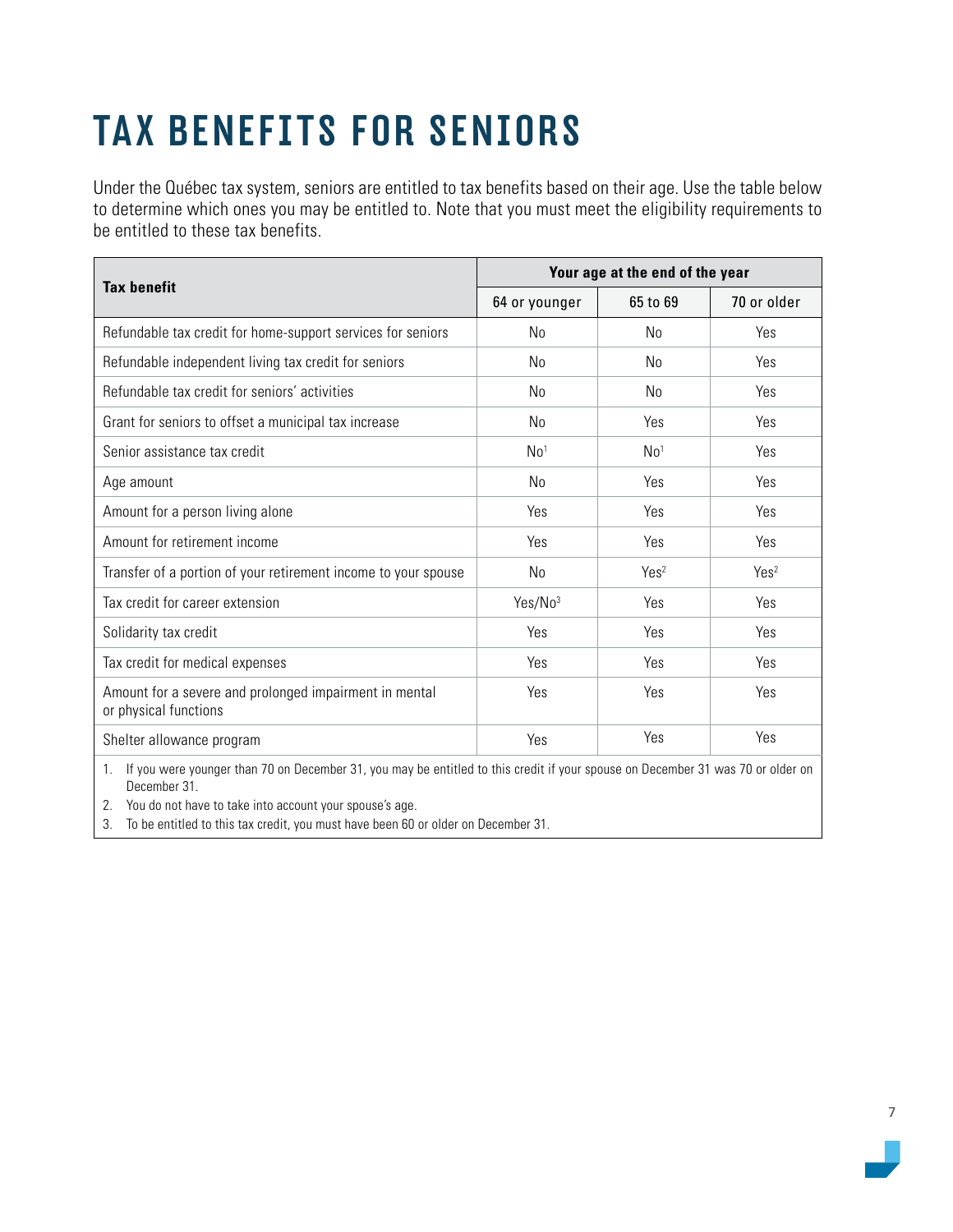#### <span id="page-7-0"></span>**Refundable tax credit for home-support services for seniors**

If you are 70 or older and you are resident in Québec at the end of the year, you can claim a tax credit for expenses related to home-support services. The tax credit is **refundable**, meaning you can receive it even if you do not have any income tax to pay.

If you turned 70 during the year, only expenses for services provided on or after your 70th birthday are eligible.

#### **Calculating the credit**

**For 2021**, the credit is equal to 35% of the eligible expenses that you or your spouse paid during the year for eligible services.

**For 2022**, the tax credit is equal to 36% of your eligible expenses. The rate will increase by 1% each year until it reaches 40% in 2026.

#### Non-dependent senior

**For 2021**, if your family income is over \$60,135, the tax credit is reduced by 3% of the amount by which your family income exceeds that threshold. **Note that as of the 2022 taxation year**, the reduction is calculated using two family income thresholds.<sup>2</sup> First, the credit is reduced by 3% of the portion of the annual family income that exceeds the first threshold of \$61,725 but does not exceed the second threshold of \$100,000. Next, the credit is reduced by 7% of the portion of the annual family income that exceeds the \$100,000 threshold.

#### Dependent senior

**For 2021**, the tax credit is not reduced if you are considered a dependent senior or, if you are claiming the tax credit jointly, your spouse is considered a dependent senior.3

**As of the 2022 taxation year**, the tax credit is reduced if your family income exceeds a set threshold.4 For 2022, the tax credit is reduced by 3% of the portion of the family income that exceeds \$61,725. However, for that year, the maximum reduction is equal to 1% of eligible expenses. This means that the reduction cannot be greater than 1% of your eligible expenses for the year. The maximum reduction will increase by 1% annually to reach 5% of eligible expenses in 2026.

- depends and will continue to permanently depend, for a prolonged and indefinite period, on other people for most of his or her needs and personal care (personal hygiene, dressing, eating and drinking and moving around inside the home); or
- needs constant supervision because of a serious mental disorder characterized by an irreversible breakdown in thought activity. If either of the above situations applies to you, you may have to provide a written certificate from a physician or specialized nurse practitioner attesting to your condition. To do so, you can use form TPZ-1029.MD.A-V, Certification of Dependent Senior Status − Tax Credit for Home-Support Services for Seniors. If neither of the above situations applies to you, you are not considered to be a dependent senior.
- 4. The threshold will be indexed annually.

<sup>2.</sup> The thresholds will be indexed annually.

<sup>3.</sup> A person who: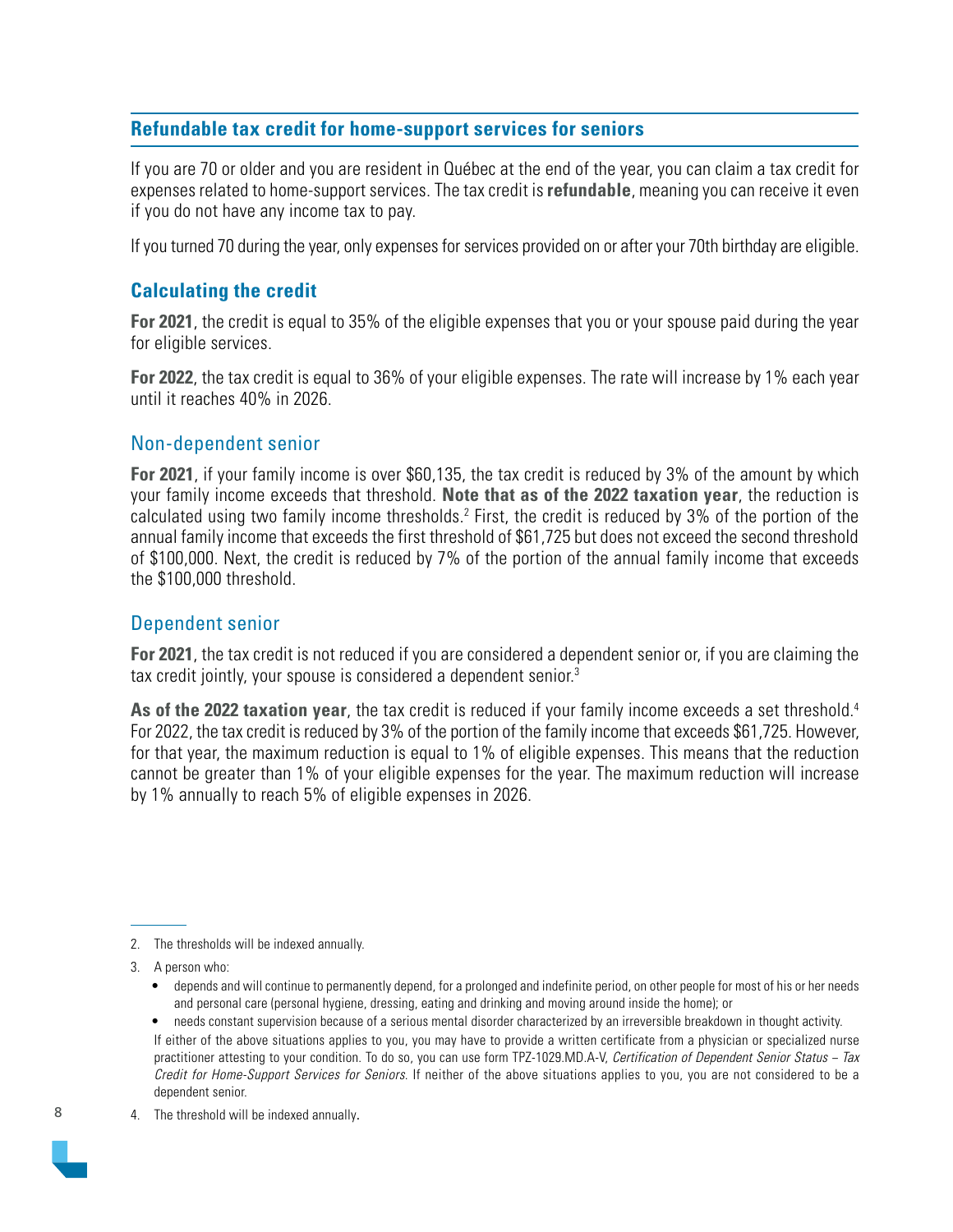### <span id="page-8-0"></span>**Limit on eligible expenses**

### Senior living alone

**The annual limit on eligible expenses** is \$19,500. Therefore, the maximum tax credit is \$6,825 (35% of \$19,500) and \$7,020 (36% of \$19,500) for 2021 and 2022, respectively.

# Dependent senior living alone

The annual limit on eligible expenses is \$25,500. Therefore, the maximum tax credit is \$8,925 (35% of \$25,500) and \$9,180 (36% of \$25,500) for 2021 and 2022, respectively.

# Couple

The **limit on eligible expenses for your couple** is the total of the limits that apply to you and your spouse. For example, if neither of you is considered a dependent senior, the limit on eligible expenses for your couple is \$39,000 ( $2 \times $19,500$ ) for 2021. The maximum tax credit for your couple is \$13,650 (35% of \$39,000) and \$14,040 (36% of \$39,000) for 2021 and 2022, respectively.

## **Eligible expenses and services**

You can claim the tax credit for expenses paid for eligible services, including:

- housekeeping;
- laundry services for clothing and household linens (bedding, curtains, etc.) provided by a household service worker (this excludes services provided by a business whose principal activities include dry cleaning, laundry and pressing services);
- grounds maintenance;
- snow removal;
- help dressing:
- help bathing;
- help eating and drinking;
- help preparing meals in your dwelling;
- meal preparation and delivery by a non-profit community organization such as Meals on Wheels;
- nursing services;
- companion sitting;
- emergency call system activated by a device such as a bracelet or pendant; and
- GPS tracking.

Expenses paid for eligible services **do not include the cost of any products** used in providing the services. For example:

- housekeeping services do not include the cost of cleaning products;
- grounds maintenance work does not include the cost of maintenance products or any other property used to complete such work;
- meal preparation services and help eating and drinking do not include the cost of food;
- an emergency call system or a GPS tracking system does not include the cost of purchasing or leasing the device itself (these costs can however give entitlement to the refundable independent living tax credit for seniors<sup>5</sup>).

<sup>5.</sup> See "Refundable independent living tax credit for seniors" on page 12.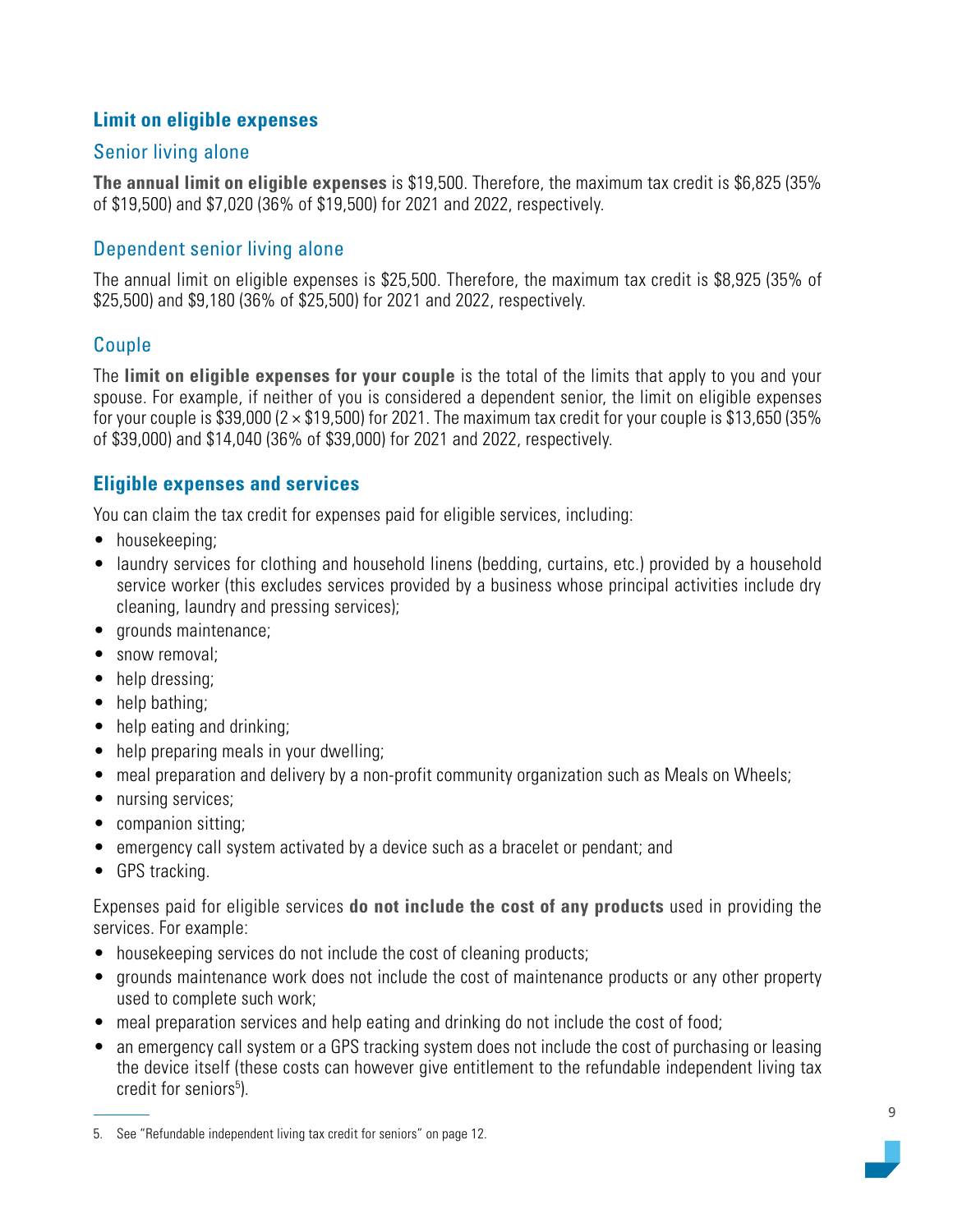Which services and expenses are eligible depends on whether you are the owner or tenant of the dwelling in which you live. Special rules apply if you live in a **private seniors' residence**. 6 However, regardless of your situation, your eligible expenses cannot exceed the limits on the previous page.

#### **You own your home**

If you own your home (for example, **a house**), all the expenses you or your spouse paid during the year for eligible services (see the previous page) are eligible.

**If you own an apartment in a condominium** and eligible services (such as maintenance on the outside of your building or in the common areas) are included in your condominium fees (also called "common expenses"), your eligible expenses correspond to the total cost of the included expenses plus any expenses you or your spouse paid during the year for eligible services (see the previous page) that are **not included**. Your syndicate of co-owners must give you an Information Return: Tax Credit for Home-Support Services for Seniors (TPZ1029.MD.5-V) to inform you of the cost of the services that **are included** in your condominium fees.

#### **You rent your home**

If you rent your home, your eligible expenses are the total of the following:

- the expenses for eligible services **included** in your rent (which are based on a **percentage of your rent**);
- the expenses paid for eligible services **not included** in your rent (i.e., expenses you **paid** for eligible services).

### Expenses for eligible services included in your rent

Your expenses for eligible services **included** in your rent are calculated differently depending on the type of dwelling you live in.

**If you live in a private seniors' residence**,<sup>7</sup> refer to the schedule to your lease (a document prescribed by the Tribunal administratif du logement [formerly known as the Régie du logement]) to see which eligible services are **included** in your rent. These services may include:

- meal services:
- housekeeping services;
- laundry services;
- nursing services; and
- personal care services.

7. See note 5 on the previous page.



<sup>6.</sup> A "private seniors' residence" is a facility that is either:

<sup>•</sup> a congregate residential facility, or any part of such a facility, in respect of which the operator holds a valid temporary certificate of compliance or a valid certificate of compliance issued by the Minister of Health and Social Services (such facilities are listed in the register of private seniors' residences); or

<sup>•</sup> a **private institution not under agreement** that operates a residential and long-term care centre (CHSLD).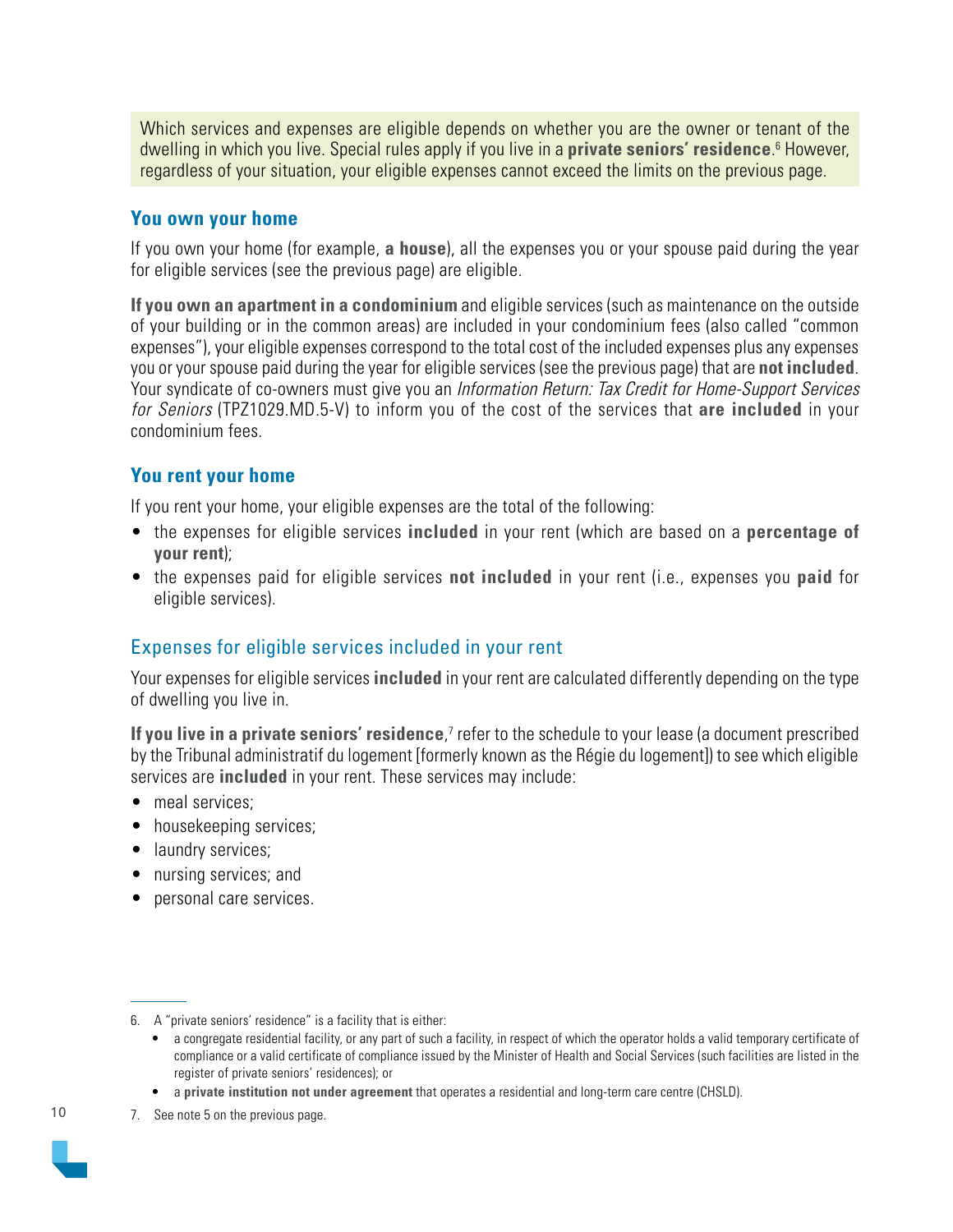To determine the amount you can claim as monthly expenses for eligible services **included** in your rent, use the tables for calculating monthly expenses.<sup>8</sup> The tables show the percentage of your rent that you can claim for each eligible service. However, there is a maximum and minimum amount you can claim for each service. Note that the tables take into account a basic amount that is automatically granted.

**If you rent an apartment, a condominium or a house**, the amount you can claim as monthly expenses for eligible services included in your rent corresponds to 5% of your monthly rent. **For 2021**, the maximum eligible monthly rent is \$600. Therefore, even if your rent exceeds \$600, the tax credit to which you are eligible is the same as it would be if your rent were \$600. **As of 2022**, the maximum eligible monthly rent is \$1,200 (instead of \$600) and a minimum monthly rent of \$600 applies for the purposes of calculating the tax credit. This means that the tax credit is the same for rent that is less than \$600 and for rent that is \$600.

#### NOTE

The services included in the contribution payable for your housing provided by the health and social services network are not eligible for the tax credit. This network includes public CHSLDs, private CHSLDs that are under agreement (publicly funded), hospital centres, rehabilitation centres, intermediate resources and family-type resources. However, fees paid for full-time residence in a nursing home may be included in your medical expenses, under certain conditions. For more information, refer to the instructions for line 381 in the guide to the income tax return (TP-1.G-V).

#### Expenses for eligible services not included in your rent

To determine the amount you can claim as expenses for eligible services (see the examples on page 9) **not included** in your rent, add up the expenses that you and/or your spouse paid during the year for the services.

**If you live in a private seniors' residence**, special rules may apply to the expenses paid by you or your spouse that are not included in your rent (see the table below for **examples**).

| Services not included in your rent                    | <b>Special rules</b>                                       |
|-------------------------------------------------------|------------------------------------------------------------|
| Housekeeping services                                 | Expenses for these services are not eligible if they were  |
| Meal preparation services                             | paid to the residence or a service provider that was not   |
| Services related to the use of a personal GPS locator | dealing at arm's length with the residence.                |
| Companion sitting services                            | Expenses for these services are not eligible because they  |
| Emergency call systems activated by a panic button on | have already been taken into account in the basic amount   |
| a bracelet or pendant                                 | for eligible services included in your rent.               |
| Laundry services for clothing, curtains and bedding   | Expenses for these services are only eligible if they were |
| provided by a household service worker                | provided along with housekeeping services.                 |

<sup>8.</sup> These tables are part of the instructions for line 458 in the guide to the income tax return (TP-1.G-V). They are also available at [revenuquebec.ca](https://www.revenuquebec.ca/en/).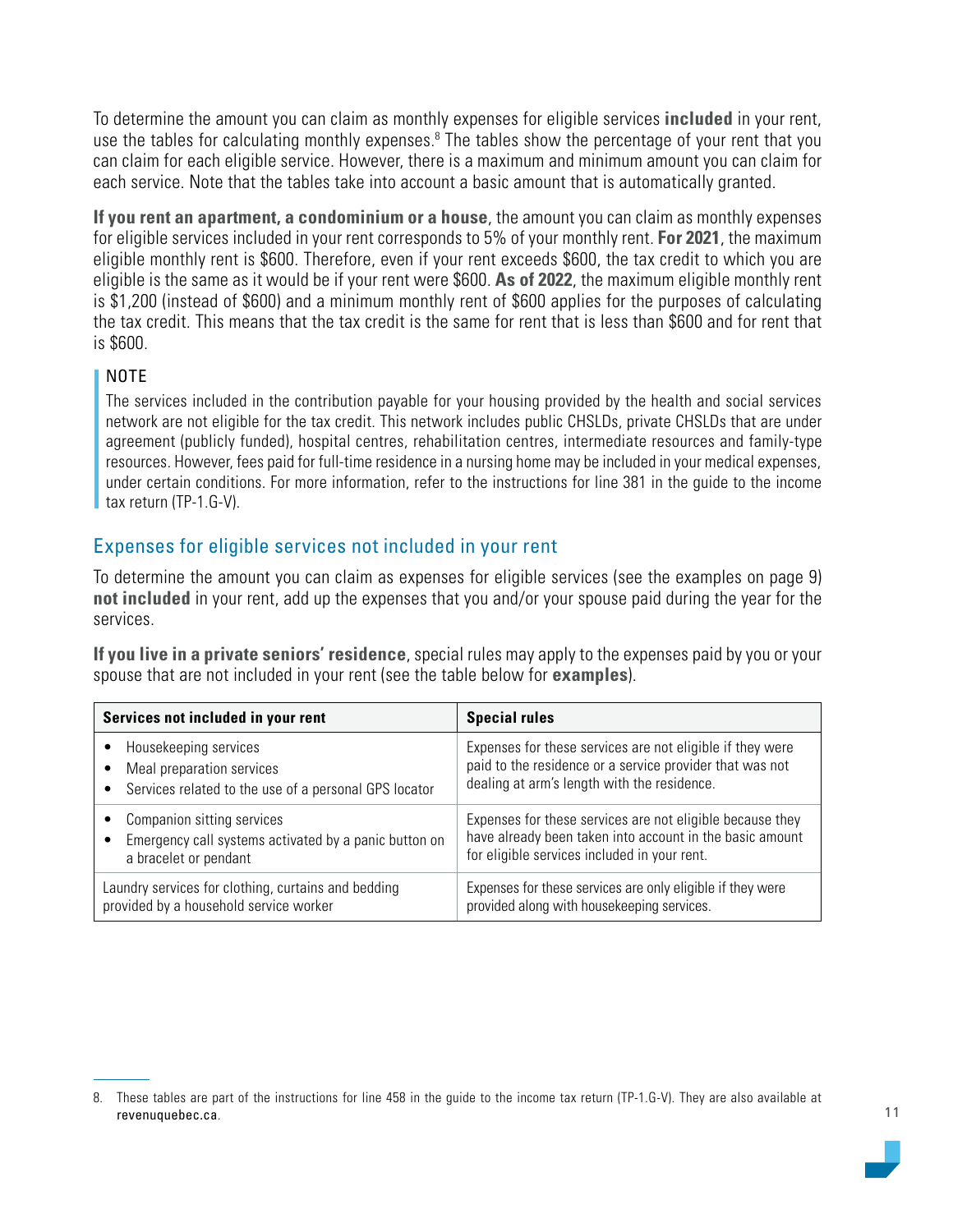#### <span id="page-11-0"></span>**Claiming the tax credit**

If you **have a spouse**, only one of you can claim the refundable tax credit for home-support services for seniors for your couple. You can claim it when you file your income tax return. Or, if you prefer, you can apply for **advance payments** of the tax credit by:

- using our online services; or
- filing one of the following forms:
	- TPZ-1029.MD.7-V, Application for Advance Payments Based on Rent and Services Included in Rent: Tax Credit for Home-Support Services for Seniors;
	- TPZ-1029.MD.8-V, Application for Advance Payments for Services Included in Condominium Fees: Tax Credit for Home-Support Services for Seniors;
	- TPZ-1029.MD.9-V, Application for Advance Payments for Occasional Services: Tax Credit for HomeSupport Services for Seniors.

Both the services and forms are available at [revenuquebec.ca](https://www.revenuquebec.ca/en/).

You will receive the advance payments directly in your bank account. **You must, however, be registered for direct deposit.**

If you are applying for advance payments of the refundable tax credit for home-support services for seniors, enclose your receipts and other supporting documents with your application. Otherwise, keep them in your own files. Note that you cannot claim tax credits for medical expenses for any expenses for which you receive this tax credit.

For more information, refer to the instructions for lines 441, 458 and 466 in the guide to the income tax return (TP-1.G-V).

#### **Refundable independent living tax credit for seniors**

You may be entitled to this tax credit if you are 70 or older and are resident in Québec at the end of the year. It is equal to 20% of the following expenses:

- expenses paid for a stay in a functional rehabilitation transition unit that began in the year or in the previous year (if the stay is 61 days or longer, you can claim the expenses paid for a maximum of 60 days);
- expenses paid in the year for the purchase, lease and installation of eligible equipment or fixtures to be used in your principal place of residence (**the first \$250 is not eligible**).

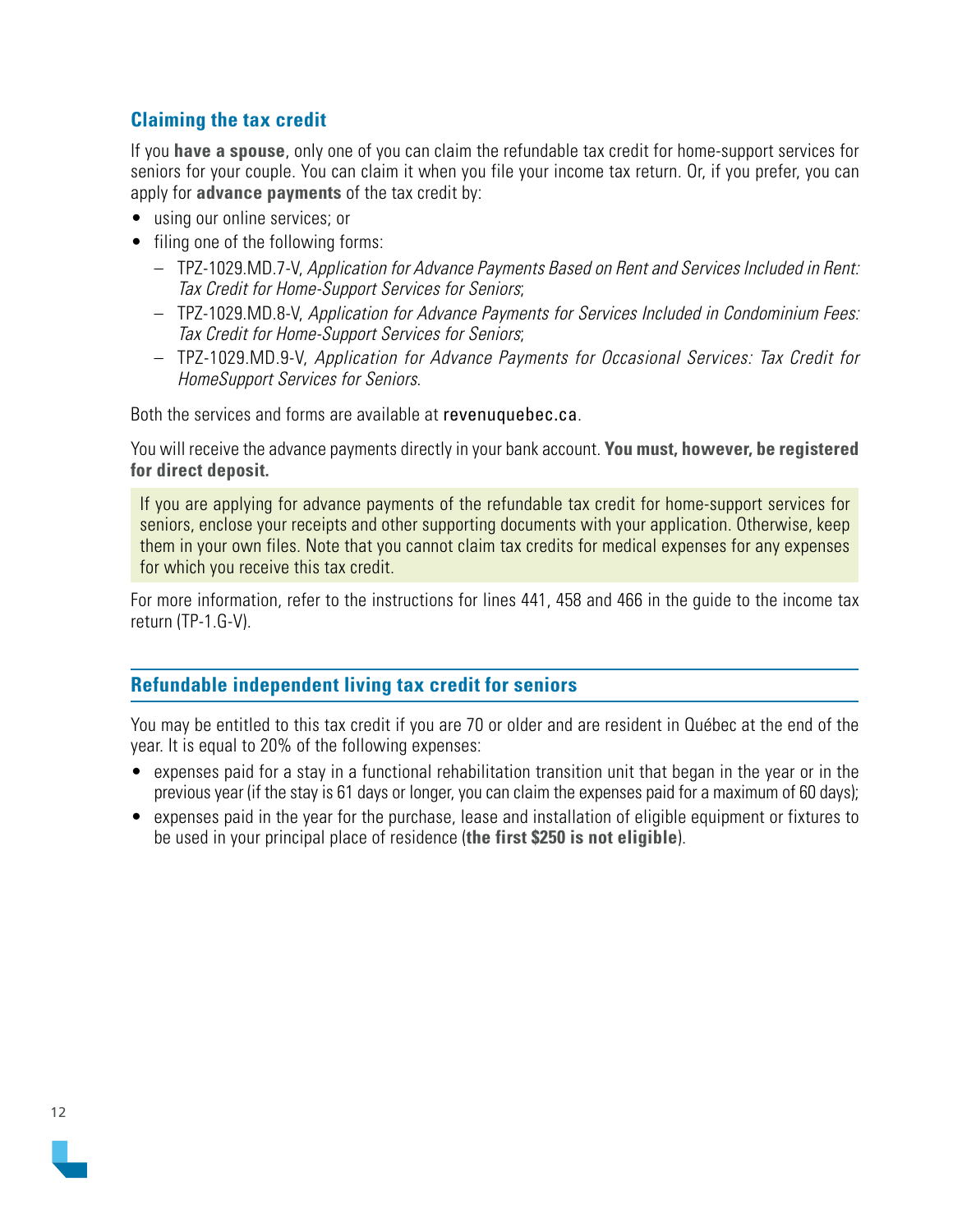<span id="page-12-0"></span>The following equipment and fixtures are eligible:

- a person-centred remote monitoring device, such as an emergency call device ("panic button"), a device for remotely measuring various physiological parameters or a device for remotely supervising the taking of medication;
- a personal GPS locator;
- a device designed to assist a person in getting on or off a toilet;
- a device designed to assist a person in getting into or out of a bathtub or shower;
- a walk-in bathtub or a walk-in shower;
- a mechanized, rail-mounted chair lift designed to carry a person up or down a stairway;
- a hospital bed;
- an alert system for individuals with hearing impairments (for example, a vibrotactile aid, a telephone monitor, a door monitor, a fire alarm monitor, a sound monitor or an adapted alarm clock [visual, tactile or for deaf-blind persons]);
- hearing aids;
- a rollator or walker;
- a cane or crutches;
- a non-motorized wheelchair.

To claim the tax credit, complete Part E of Schedule B of your income tax return. For more information, refer to the instructions for line 462 (point 24) in the guide to the income tax return (TP-1.G-V).

### **Refundable tax credit for seniors' activities**

If you are 70 or older and you are resident in Québec at the end of the year, you may be entitled to a refundable tax credit for fees paid in the year to register for physical, artistic, cultural or recreational activities if you meet all of the following conditions:

- Your income on line 275 of your income tax return does not exceed the limit for the year:<sup>9</sup>
	- $-$  \$43,480 for 2021;
	- \$44,630 for 2022.
- The activities were either:
	- part of a program of at least eight consecutive weeks or five consecutive days, or
	- offered by a club, an association or a similar organization of which you were a member for at least eight consecutive weeks.
- You have a receipt attesting to the registration or membership fees that give entitlement to the tax credit (keep the receipt in case we ask for it).

This tax credit is equal to 20% of the registration or membership fees that qualify for the credit, up to a maximum of \$40.

For more information, refer to the instructions for line 462 (point 28) in the guide to the income tax return (TP-1.G-V).

<sup>9.</sup> The limit is indexed annually.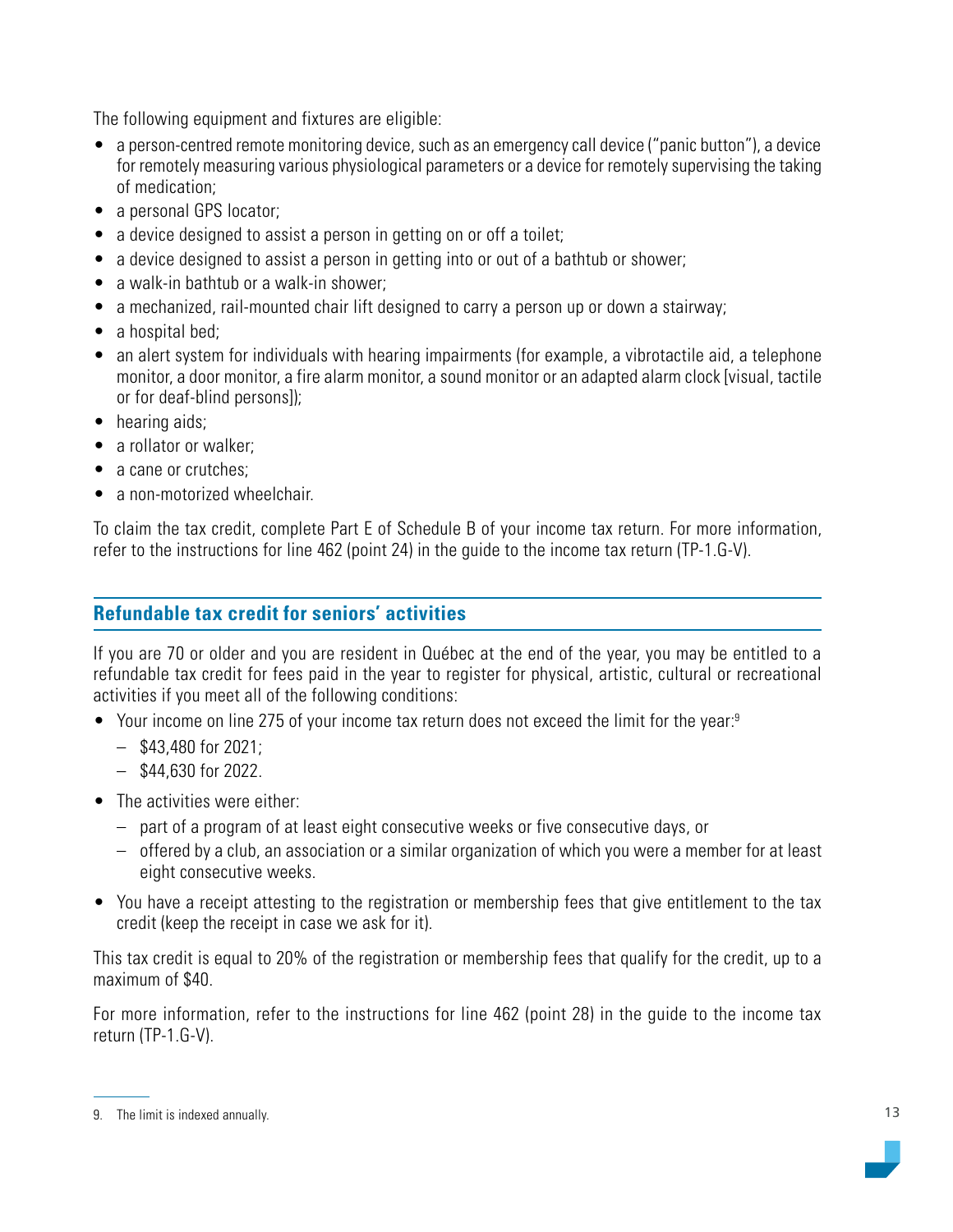## <span id="page-13-0"></span>**Grant for seniors to offset a municipal tax increase**

If you are 65 or older and you are resident in Québec at the end of the year, you may be entitled to a grant to partially offset an increase in municipal taxes payable on your residence if you meet the following conditions:

- At the end of the year, you have owned your residence for at least 15 consecutive years (including any time your spouse owned the residence before transferring ownership to you).
- Your residence is an entirely residential assessment unit consisting of only one dwelling and it serves as your principal residence.
- Your family income for the year does not exceed the limit for the year.<sup>10</sup>

For more information, refer to the instructions for line 462 (point 29) in the guide to the income tax return (TP-1.G-V).

#### **Senior assistance tax credit**

You may be entitled to this tax credit if you are an eligible individual and you meet at least **one** of the following two conditions:

- you were 70 or older on December 31; or
- your spouse on December 31 is an eligible individual **and** he or she was 70 or older on December 31.

To be considered an **eligible individual**, you must meet both the following requirements on December 31:

- You are resident in Québec.
- You or your spouse on December 31 is:
	- a Canadian citizen,
	- permanent resident **or** a protected person within the meaning of the Immigration and Refugee Protection Act, or
	- a temporary resident **or** the holder of a temporary resident permit, within the meaning of the Immigration and Refugee Protection Act, who had been living in Canada for 18 months.

We will calculate the amount of the credit you are entitled to even if you do not claim it in your income tax return. The maximum for 2021 is:

- \$800 if you had a spouse on December 31 who is an eligible individual **and** you were **both** 70 or older on December 31;
- \$400 if you had a spouse on December 31 and **one** of the following situations apply:
	- your spouse is not an eligible individual,
	- only **one** of you was 70 or older on December 31; or
- \$400 if you did not have a spouse on December 31.

For more information, refer to form TP-1029.SA-V, Senior Assistance Tax Credit. If your spouse on December 31 is also an eligible individual, you can complete form TP-1029.SA-V to split the credit with him or her.

<sup>10.</sup> The limit for the year is given on form TP-1029.TM-V, Grant for Seniors to Offset a Municipal Tax Increase, which you must complete to apply for the grant. The limit is indexed annually. The limit for 2021 is \$54,700.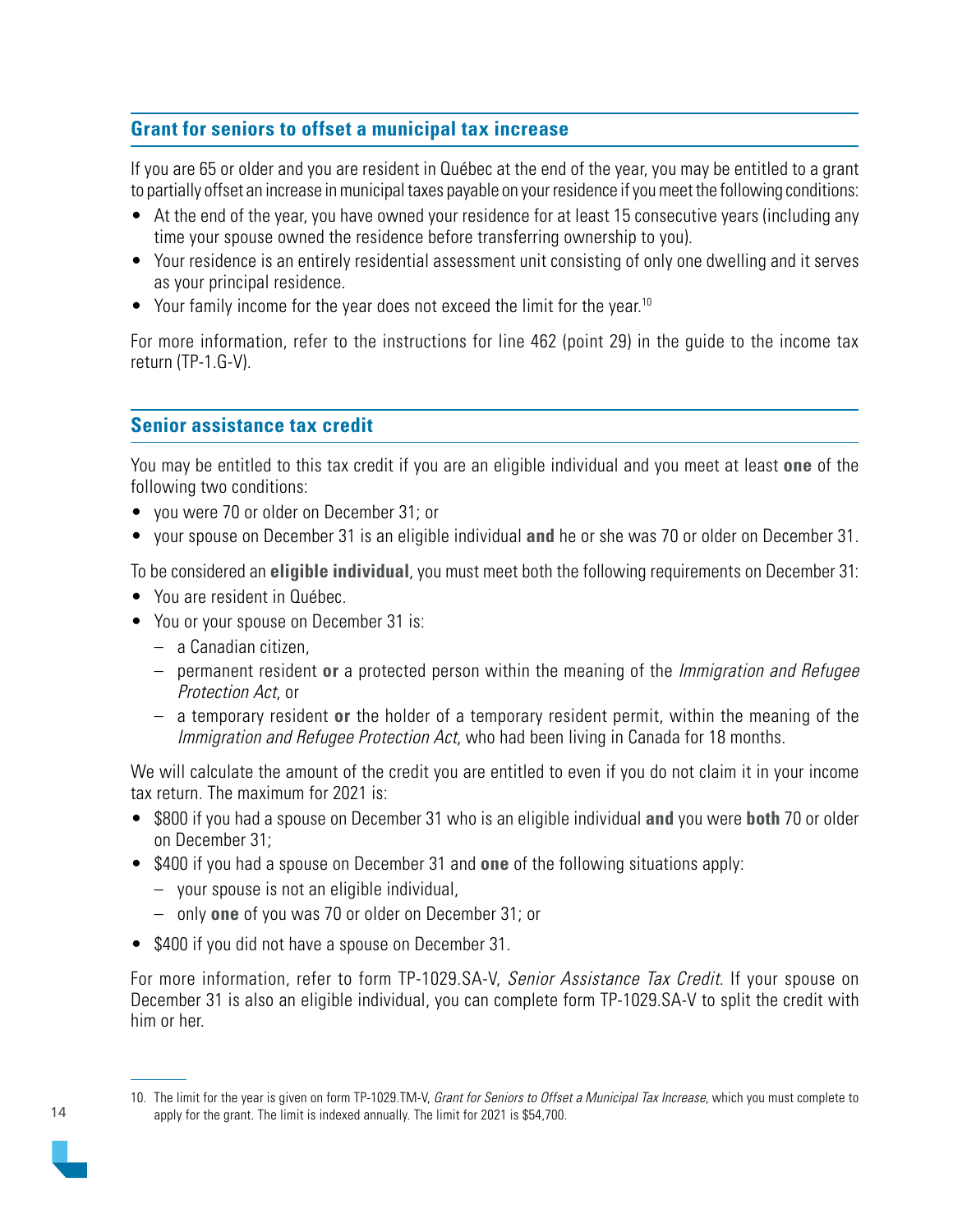### <span id="page-14-0"></span>**Age amount, amount for a person living alone and amount for retirement income**

This tax credit is equal to 15% of the total of the following:

- the age amount;
- the amount for a person living alone; and
- the amount for retirement income.

The **total of these three** amounts can be reduced on the basis of your family income. If you have a spouse, the total is based on your and your spouse's income. The two of you can split it.

To calculate the amount you are entitled to, complete parts A and B of Schedule B of the income tax return. If you and your spouse are splitting the amount, you must each complete Schedule B.

For more information, refer to the instructions for line 361 in the guide to the income tax return (TP-1.G-V).

#### **Age amount**

You can claim this amount if you or your spouse is 65 or older at the end of the year.

| Year                      | <b>Maximum amount</b>                                                                                                                                                                | <b>Maximum tax credit</b>                             |
|---------------------------|--------------------------------------------------------------------------------------------------------------------------------------------------------------------------------------|-------------------------------------------------------|
| 2021                      | \$3,308 if you did not have a spouse or, if you<br>did, only one of you was 65 or older<br>• $$6,616$ (2 $\times$ \$3,308) if you had a spouse and<br>both of you were 65 or older   | \$496.20 or \$992.40<br>(15% of the maximum amount)   |
| 2022                      | • \$3,395 if you did not have a spouse or, if you<br>did, only one of you was 65 or older<br>• \$6,790 ( $2 \times$ \$3,395) if you had a spouse and<br>both of you were 65 or older | \$509.25 or \$1,018.50<br>(15% of the maximum amount) |
| 2023 and subsequent years | Indexation of the amount for the previous year                                                                                                                                       | 15% of the maximum amount                             |

#### **Amount for a person living alone**

You could claim the amount for a person living alone if, throughout the year, you maintained and ordinarily resided in a dwelling in which you lived:

- **alone**; or
- **only with** one or more people under 18, or with one or more of your children, grandchildren or greatgrandchildren aged 18 or older who were full-time students pursuing vocational training at the secondary level or post-secondary studies for which they received an RL-8 slip with an amount in box A.

#### **Amount for retirement income**

You could claim the amount for retirement income if you or your spouse receives retirement income such as:

- life annuity payments under a pension plan; or
- annuities and payments under a registered retirement savings plan, registered retirement income fund or deferred profit-sharing plan.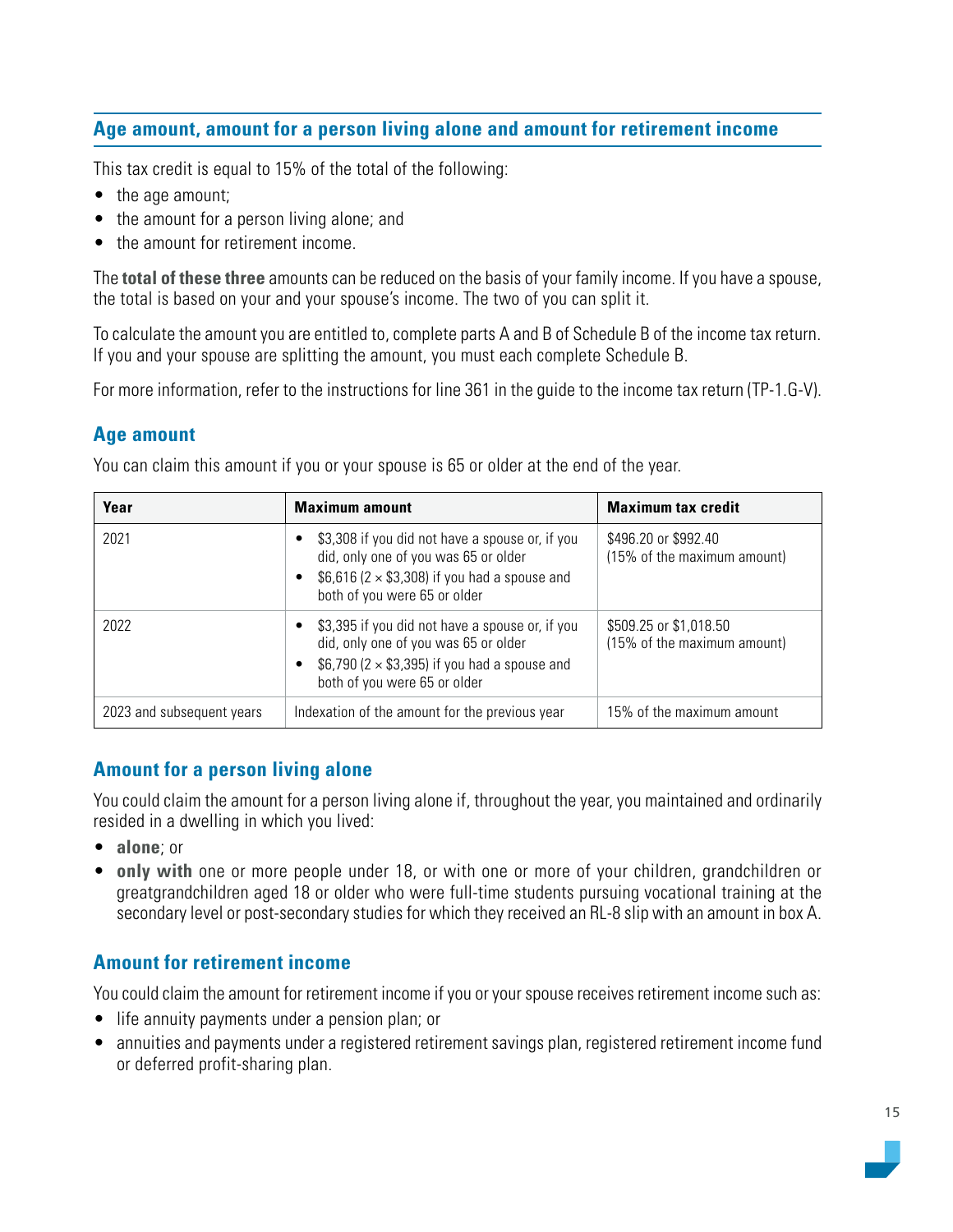<span id="page-15-0"></span>Note that the Old Age Security pension and pensions paid under the Québec Pension Plan or the Canada Pension Plan do not give entitlement to the amount for retirement income.

#### **Retirement income transferred to your spouse**

If you are 65 or older at the end of the year and you have a spouse, you may jointly decide to include up to 50% of your eligible retirement income in the calculation of your spouse's income, regardless of your spouse's age.

To make the transfer, you must complete Schedule Q and enclose it with your income tax return.

For more information, refer to the instructions for lines 122 and 123 in the guide to the income tax return (TP-1.G-V).

#### **Tax credit for career extension**

You can claim a non-refundable tax credit if:

- you are resident in Québec on December 31;
- you work;
- your eligible work income exceeds \$5,000; and
- you are 60 **or older** at the end of the year.

Generally speaking, eligible work income includes employment income and net business income.

For more information, refer to the instructions for line 391 in the guide to the income tax return (TP-1.G-V) and form TP-752.PC-V, Tax Credit for Career Extension.

#### **Solidarity tax credit**

You may be entitled to the solidarity tax credit if you meet the requirements on December 31 of a **given year**. **Completing Schedule D is the only way to make sure that you receive the full amount you are entitled to for each component of the solidarity credit.** If you are eligible for the credit but do not file Schedule D, you will only receive the basic amount of the QST component and the spousal amount, if applicable.

We will calculate the tax credit to which you are entitled and pay it over a period of twelve months starting on July 1 of **the following year**. 11 Refer to the examples in the following table.

| Date on which the requirements<br>must be met | Income tax return to file | <b>Payment period</b>  |
|-----------------------------------------------|---------------------------|------------------------|
| December 31, 2020                             | 2020 income tax return    | July 2021 to June 2022 |
| December 31, 2021                             | 2021 income tax return    | July 2022 to June 2023 |
| December 31, 2022                             | 2022 income tax return    | July 2023 to June 2024 |

16

<sup>11.</sup> If you do not complete Schedule D, your payments may not begin until the fall.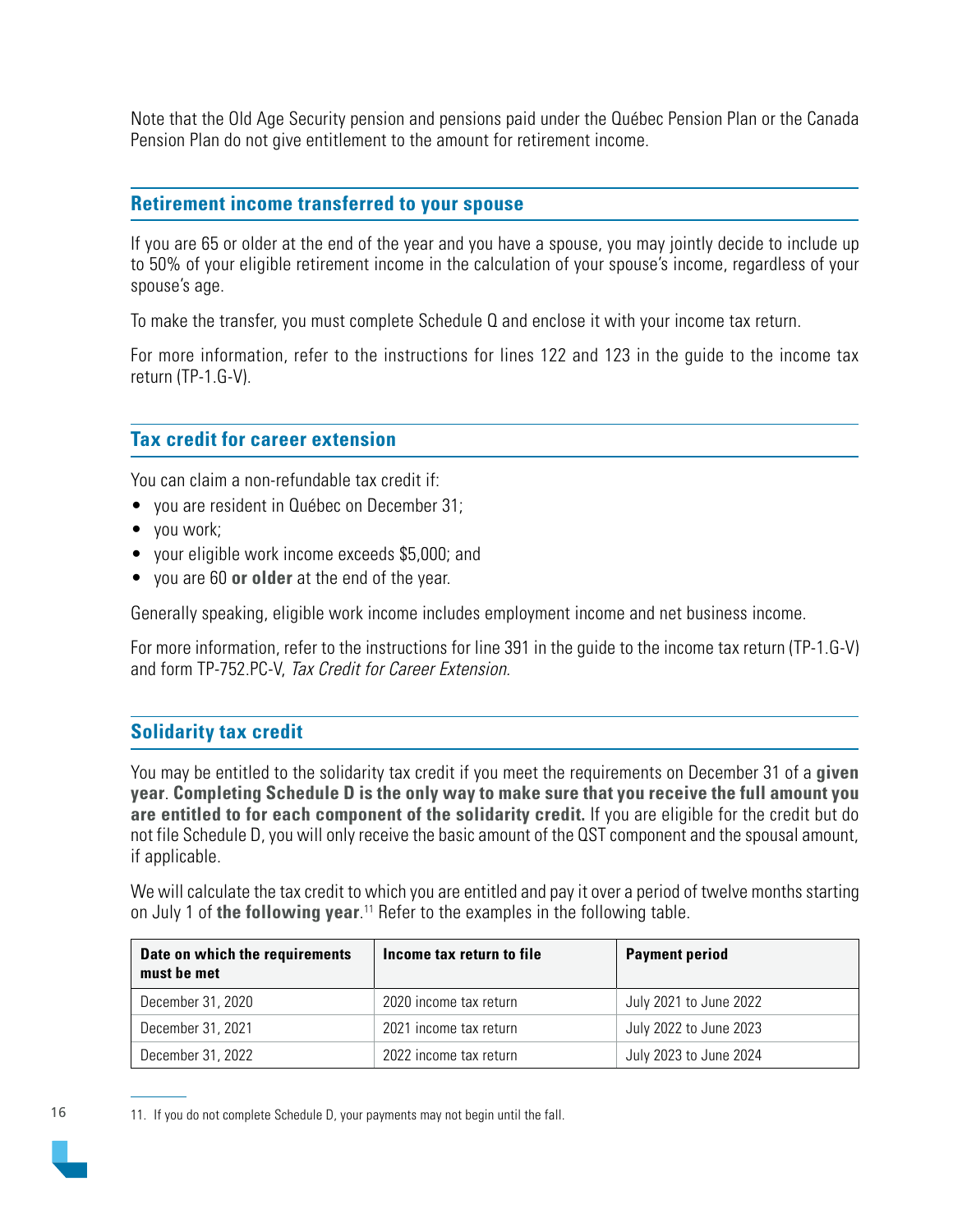#### <span id="page-16-0"></span>**Requirements to meet on December 31**

In general, you may be entitled to the solidarity tax credit if, on December 31 of a given year, you meet the following requirements:

- You are resident in Québec.
- You or your spouse is:
	- a Canadian citizen;
	- $-$  a permanent resident or a protected person within the meaning of the *Immigration and Refugee* Protection Act; or
	- a temporary resident or the holder of a temporary resident permit within the meaning of the Immigration and Refugee Protection Act who had been living in Canada for 18 months.

If, on December 31, you have a spouse and your spouse also meets these requirements, only one of you can claim the solidarity tax credit for your couple. However, if your spouse does not live with you, both of you must file an application.

In general, you must be registered for direct deposit to receive the credit. With direct deposit, the payment to which you are entitled will be deposited directly into your bank account.

For more information, see "Information about you and your spouse" in the guide to the income tax return (TP-1.G-V).

#### **Tax credits for medical expenses**

You can claim the following tax credits with respect to medical expenses you paid for yourself, your spouse or a dependant:

- the non-refundable tax credit for expenses for medical services not available in your area (line 378 of the return);
- the non-refundable tax credit for medical expenses (line 381 of the return); and
- the refundable tax credit for medical expenses (line 462 of the return).

#### **Non-refundable tax credit for expenses for medical services not available in your area**

You can claim this tax credit for travel, accommodation and moving expenses that you paid in the year to obtain medical services not available in your area.

#### **Non-refundable tax credit for medical expenses**

The following are the most common eligible medical expenses for this tax credit:

- amounts paid to purchase drugs that can only be acquired with a physician's prescription;
- payments made for medical, dental or nursing services (other than services for cosmetic purposes);
- contributions to a group insurance plan to cover medical expenses or hospital care expenses;
- premiums paid under the Québec prescription drug insurance plan;
- amounts paid to purchase a hearing aid;
- amounts paid to purchase eyeglasses (the limit on frames is \$200 per person per 12-month period);
- transportation by ambulance fees; and
- amounts paid to purchase certain prescribed devices.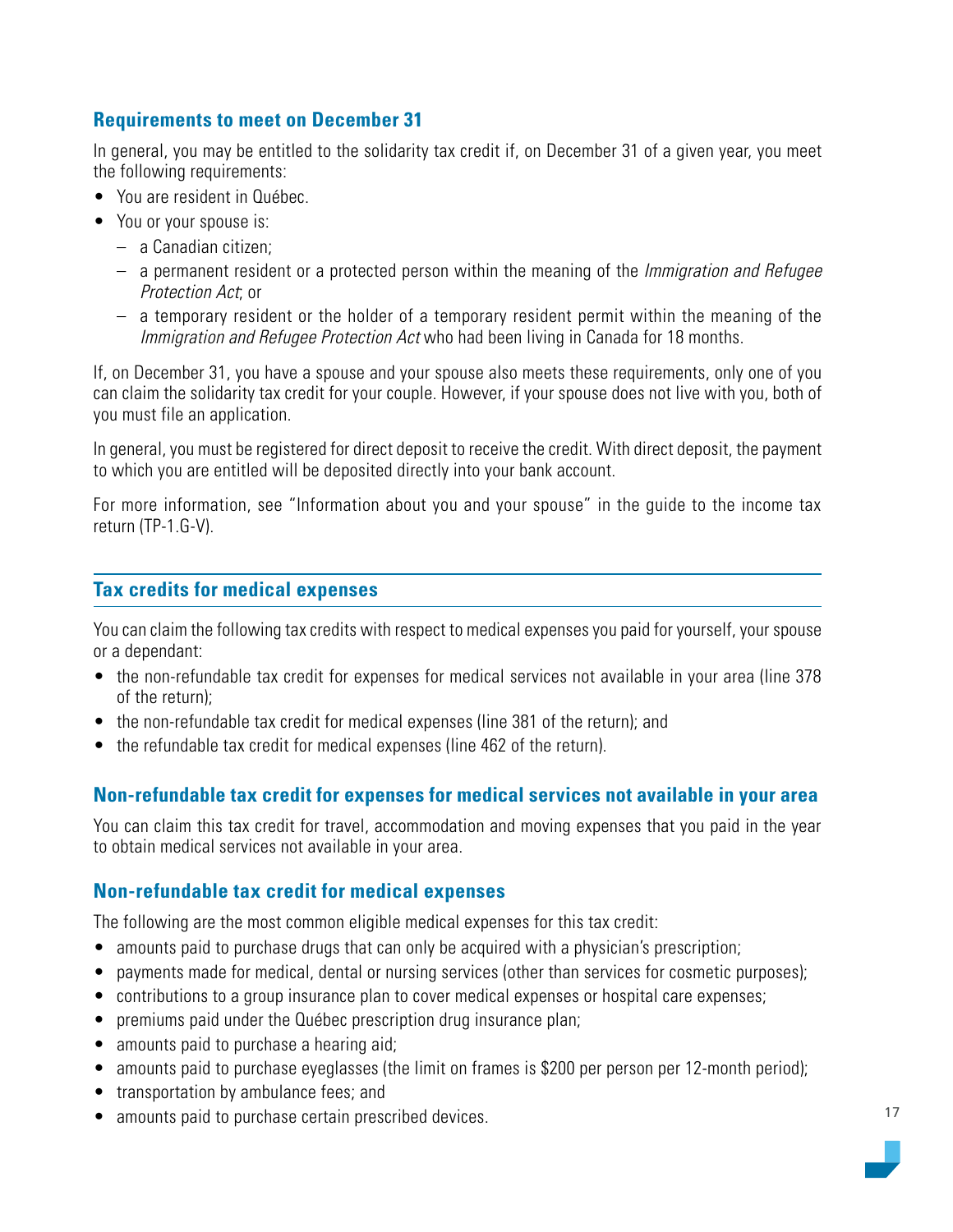#### <span id="page-17-0"></span>**Refundable tax credit for medical expenses**

To be entitled to this tax credit for a given year, you must:

- be resident in Québec at the end of the year;
- have been resident in Canada throughout the year; and
- have earned at least the minimal work income<sup>12</sup> during the year.

For more information about these tax credits, refer to the instructions for lines 378, 381 and 462 (point 1) in the guide to the income tax return (TP-1.G-V). For a full list of eligible medical expenses, see the document Medical Expenses (IN-130-V).

#### **Amount for a severe and prolonged impairment in mental or physical functions**

If you have a severe and prolonged impairment in mental or physical functions, you may be entitled to a non-refundable tax credit.

| Year                      | <b>Amount</b>                                  | Non-refundable tax credit    |
|---------------------------|------------------------------------------------|------------------------------|
| 2021                      | \$3,492                                        | \$523.80 (15% of the amount) |
| 2022                      | \$3.584                                        | \$537.60 (15% of the amount) |
| 2023 and subsequent years | Indexation of the amount for the previous year | 15% of the amount            |

An impairment is considered to be severe and prolonged if it:

- has lasted (or is expected to last) for at least 12 consecutive months;
- markedly restricts your ability to perform a basic activity of daily living (seeing, speaking, hearing, walking, eliminating, feeding or dressing yourself) or to function in everyday life because you do not have the necessary mental functions.

Your ability to perform a basic activity of daily living is markedly restricted if:

- even with therapy, the appropriate devices, or medication, you are unable (or almost always unable) to perform any one of the activities mentioned above, or you were restricted in more than one basic activity and the cumulative effect of the restrictions is equivalent to having a single marked restriction in one of those activities;
- due to chronic illness, you have to undergo therapy prescribed by a physician or specialized nurse practitioner at least twice a week. The therapy must be essential to the maintenance of one of your vital functions and require an average of at least 14 hours per week, including time for travel, medical appointments and post-treatment recovery.

If you are claiming the amount for a severe and prolonged impairment in mental or physical functions for the first time, enclose with your income tax return form TP-752.0.14-V, Certificate Respecting an Impairment. In general, you can enclose a copy of **federal** form T2201, Disability Tax Credit Certificate instead of form TP-752.0.14-V.

For more information, refer to the document Taxation and Persons with Disabilities (IN-132-V) and the instructions for line 376 in the guide to the income tax return (TP-1.G-V).

12. The minimal work income is indexed annually. It is \$ \$3,175 for 2021 and \$3,260 for 2022.

18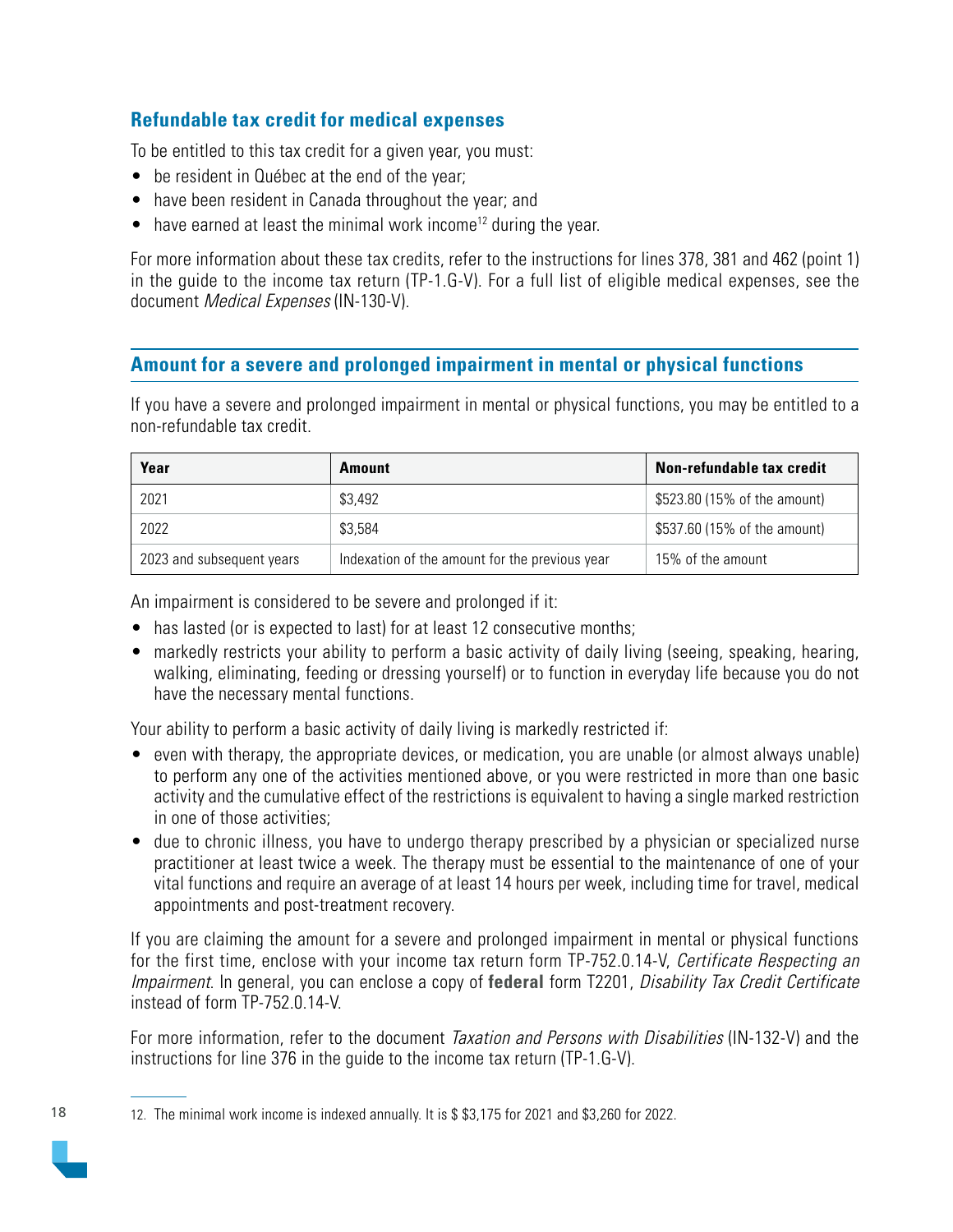#### <span id="page-18-0"></span>**Shelter allowance program**

The shelter allowance program provides financial assistance to help low-income households cover part of their housing costs. The program is available to:

- individuals who are 50 or older;
- couples where one spouse is 50 or older; and
- low-income families with at least one dependent child.

People who live in a low rental housing unit (HLM) or a government-funded health and social services institution do not generally qualify for the program.

To receive the shelter allowance, you and your spouse, where applicable, must file a Québec income tax return. You or your spouse must also contact us to register for the program.

For more information, refer to the document Shelter Allowance Program (IN-165-V), which we publish jointly with the Société d'habitation du Québec.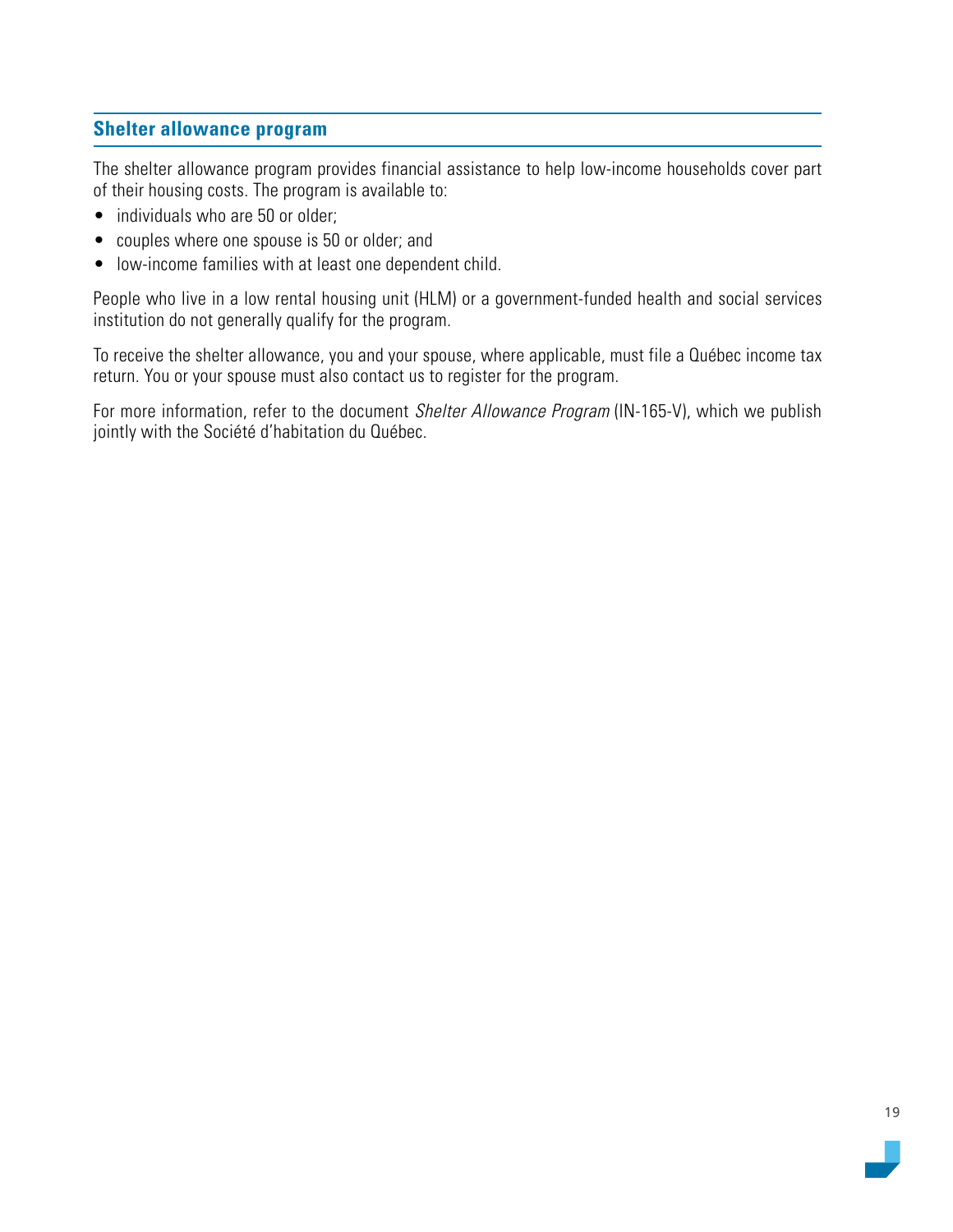# <span id="page-19-0"></span>TAX BENEFITS FOR CAREGIVERS

This part provides information about the tax benefits intended to support caregivers.

The tax credit for caregivers was changed to increase the amount of financial assistance granted to caregivers and extend eligibility to people with no family ties to the eligible care receiver. Because of this, the tax credit for volunteer respite services and the tax credit for respite of caregivers were cancelled on January 1, 2021.In addition, for 2020 onward, you may be able to receive an additional amount (which is not subject to a reduction based on your family income) for expenses paid to receive specialized respite services.

#### **Refundable tax credit for caregivers**

The tax credit for caregivers has two components:

- The first is for caregivers providing care to a person aged 18 or over who has a severe and prolonged impairment in mental or physical functions and needs assistance in carrying out a basic activity of daily living.
- The second is for caregivers providing care to and living with a relative aged 70 and over.

You can claim the refundable tax credit for caregivers for a given year if you meet all of the following conditions for that year:

- You were resident in Québec on December 31.
- You did not receive any remuneration for the care you provided to the eligible care receiver.
- Your spouse is the only one claiming an amount with regard to you on line 367, 378 or 381 of his or her return.
- No one is claiming the tax credit for caregivers with regard to you.
- You (or your spouse, if applicable) were not exempt from tax.

#### **Eligible care receiver**

A person who was:

- 18 or over on December 31 and has a severe and prolonged **impairment** in mental or physical functions because of which he or she needs assistance in carrying out a basic activity of daily living, as certified by a health professional; or
- **70 or over** on December 31, is not your spouse and does not have an impairment.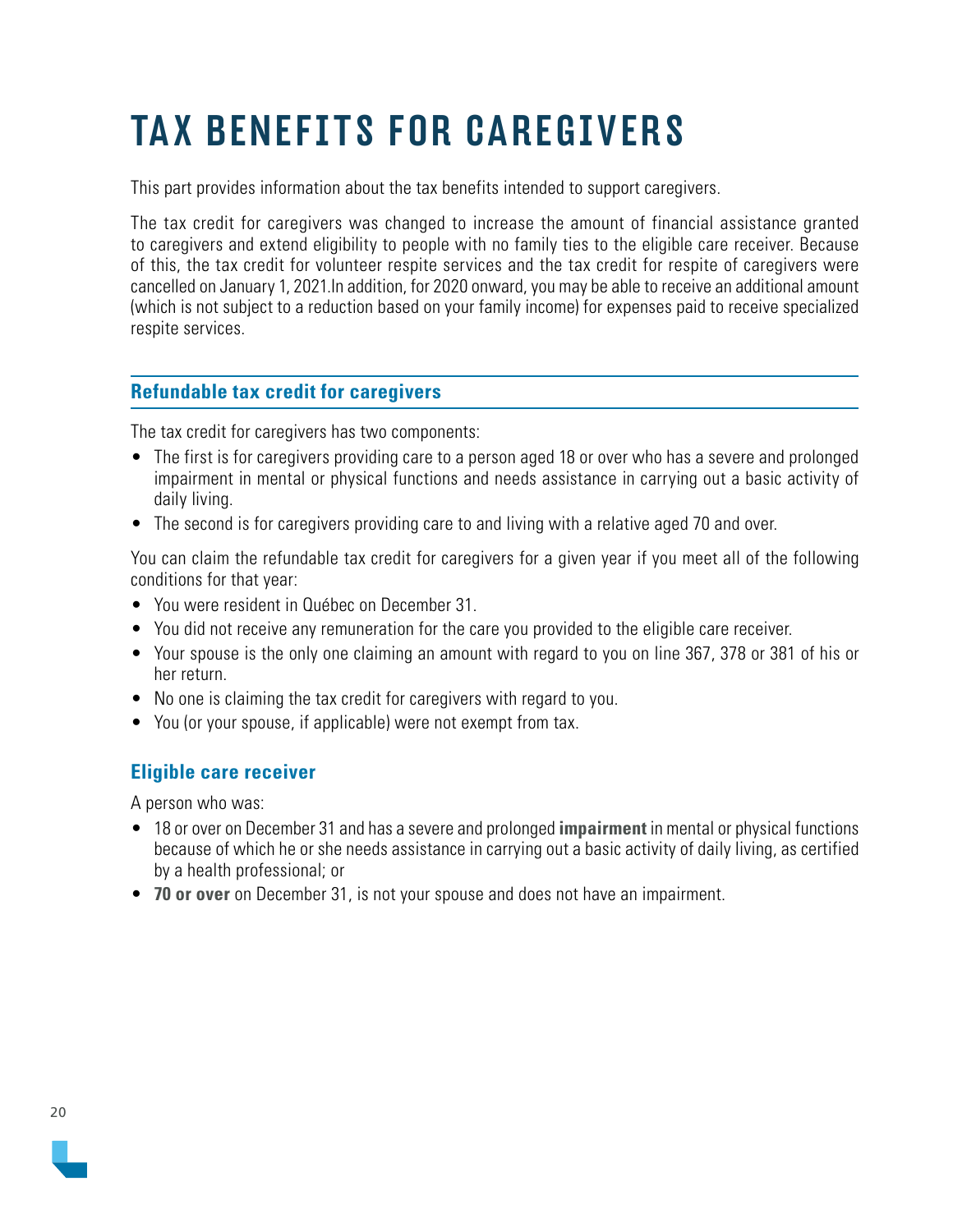#### NOTE

- A person 18 or over with a severe and prolonged **impairment** in mental or physical functions can be:
	- − your spouse;
	- − your or your spouse's child, grandchild, nephew, niece, brother or sister;
	- − your or your spouse's father, mother, grandfather or grandmother, or any other of your or your spouse's direct ascendants;
	- your or your spouse's uncle, aunt, great-uncle or great-aunt; or
	- someone with whom you have no family relationship, if a professional from the health and social services network certifies that you provide ongoing assistance to this person so that he or she can carry out a basic activity of daily living.
- A person **70 or over** without an impairment can be your or your spouse's father, mother, grandfather, grandmother, uncle, aunt, great-uncle, great-aunt or any other of your or your spouse's direct ascendants.
- The care receiver must not live in a private seniors' residence or in a public network facility.

## **Amount of the tax credit**

#### **Caregiver living with a person 18 or over with an impairment (component 1)**

You may be entitled to a \$1,266<sup>13</sup> tax credit and an additional amount of up to \$1,266<sup>14</sup> if you meet all of the following conditions:

- You provided care to a person 18 or over with a severe and prolonged impairment in mental or physical function.
- You lived with this person.
- You lived with this person in a **dwelling** of which you, your spouse (if he or she also lived with you), the care receiver or the care receiver's spouse (if he or she also lived with you) was an owner, tenant or subtenant.
- You lived with this person for at least 365 consecutive days, including at least 183 days in the year.

#### **Caregiver not living with a person 18 or over with an impairment (component 1)**

You may be entitled to a tax credit of up to \$1,266<sup>15</sup> if you meet both of the following conditions:

- You provided care to a person 18 or over with a severe and prolonged impairment in mental or physical functions.
- You provided care to this person for at least 365 consecutive days, including at least 183 days in the year.

<sup>13.</sup> This is the amount for 2021. It is indexed annually. The amount for 2022 is \$1,299.

<sup>14.</sup> See note 13.

<sup>15.</sup> See note 13.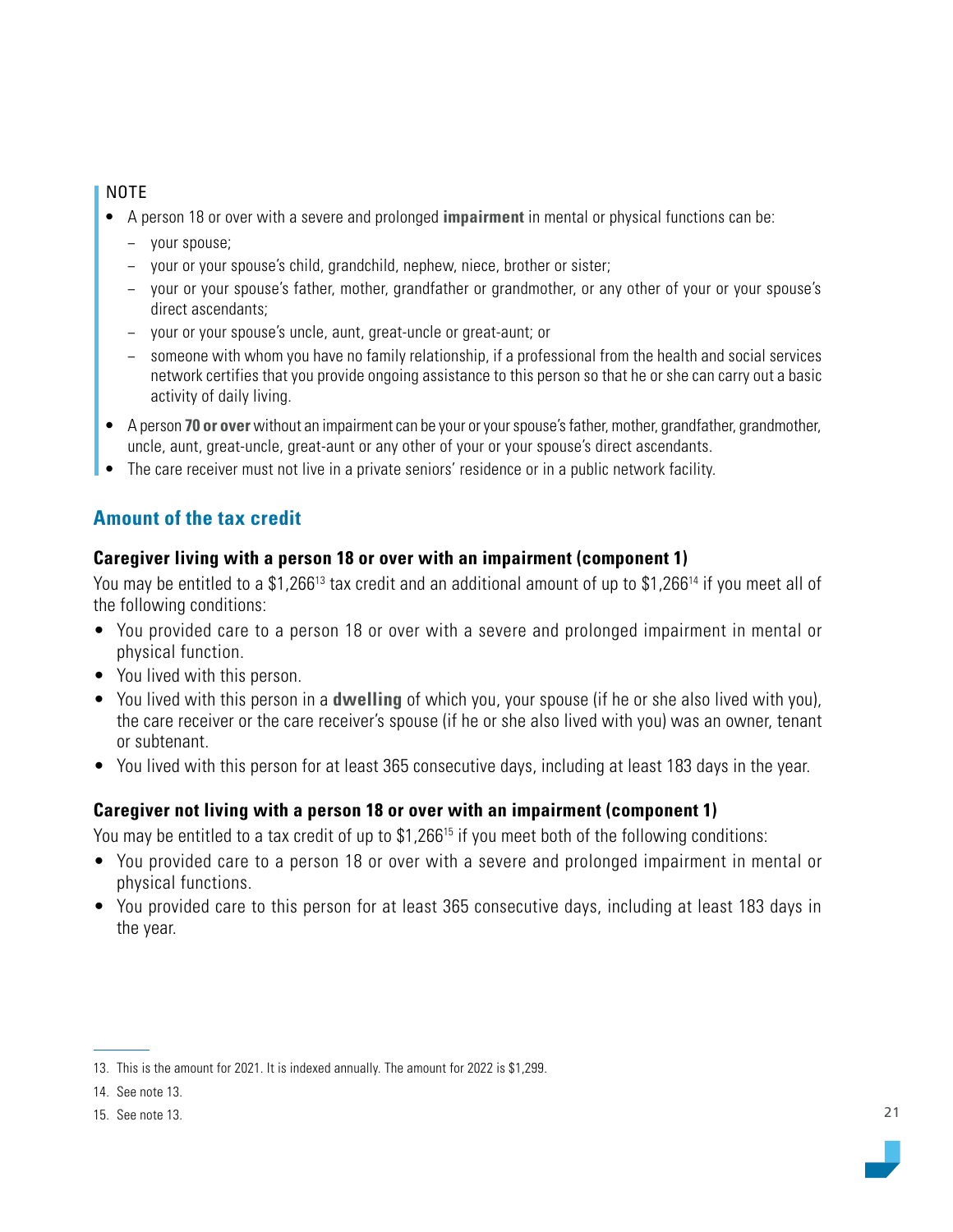#### **Caregiver living with a person (not his or her spouse) 70 or over without an impairment (component 2)**

You may be entitled to a tax credit of up to \$1,266<sup>16</sup> if you meet all of the following conditions:

- You lived with a person (not your spouse) 70 or over without an impairment.
- You lived with this person in a **dwelling** of which you, your spouse (if he or she also lived with you), the care receiver or the care receiver's spouse (if he or she also lived with you) was an owner, tenant or subtenant.
- You lived with this person for at least 365 consecutive days, including at least 183 days in the year.

#### **Expenses incurred for specialized respite services**

You can claim an additional amount for expenses you incurred for specialized respite services for the care and supervision of an eligible care receiver you lived with who has a severe and prolonged impairment in mental or physical functions.

Specialized respite services are services that consist in replacing a caregiver in order to provide home care to an eligible care receiver who has a severe and prolonged impairment in mental or physical functions.

## **Claiming the tax credit**

You can claim the tax credit for caregivers when you file your income tax return. Or, if you prefer, you can apply for advance payments of the tax credit by:

- filing form TPZ-1029.AN-V, Tax Credit for Caregivers Application for Advance Payments;
- using our online services (certain conditions apply), available at [revenuquebec.ca](https://www.revenuquebec.ca/en/).

If you are claiming the credit for a person who has an impairment, enclose form TP-752.0.14-V, Certificate Respecting an Impairment, certifying that the person needs assistance in carrying out a basic activity of daily living. If you have already filed the certificate, do not submit it again. If the care receiver's health has improved since the last time you filed a document certifying his or her impairment, you must inform us.

If you are claiming the credit for a person who has an impairment but with whom you have no family relationship, also enclose a *Certificate of Ongoing Assistance* (form TP-1029.AN.A-V) to confirm that you have been designated to provide ongoing assistance to a person who has no family relationship with you so that the person can carry out a basic activity of daily living. If you have already filed the certificate, you do not have to file it again, though it must be renewed every three years.

For more information, refer to the instructions for line 462 (point 2) in the guide to the income tax return (TP-1.G-V).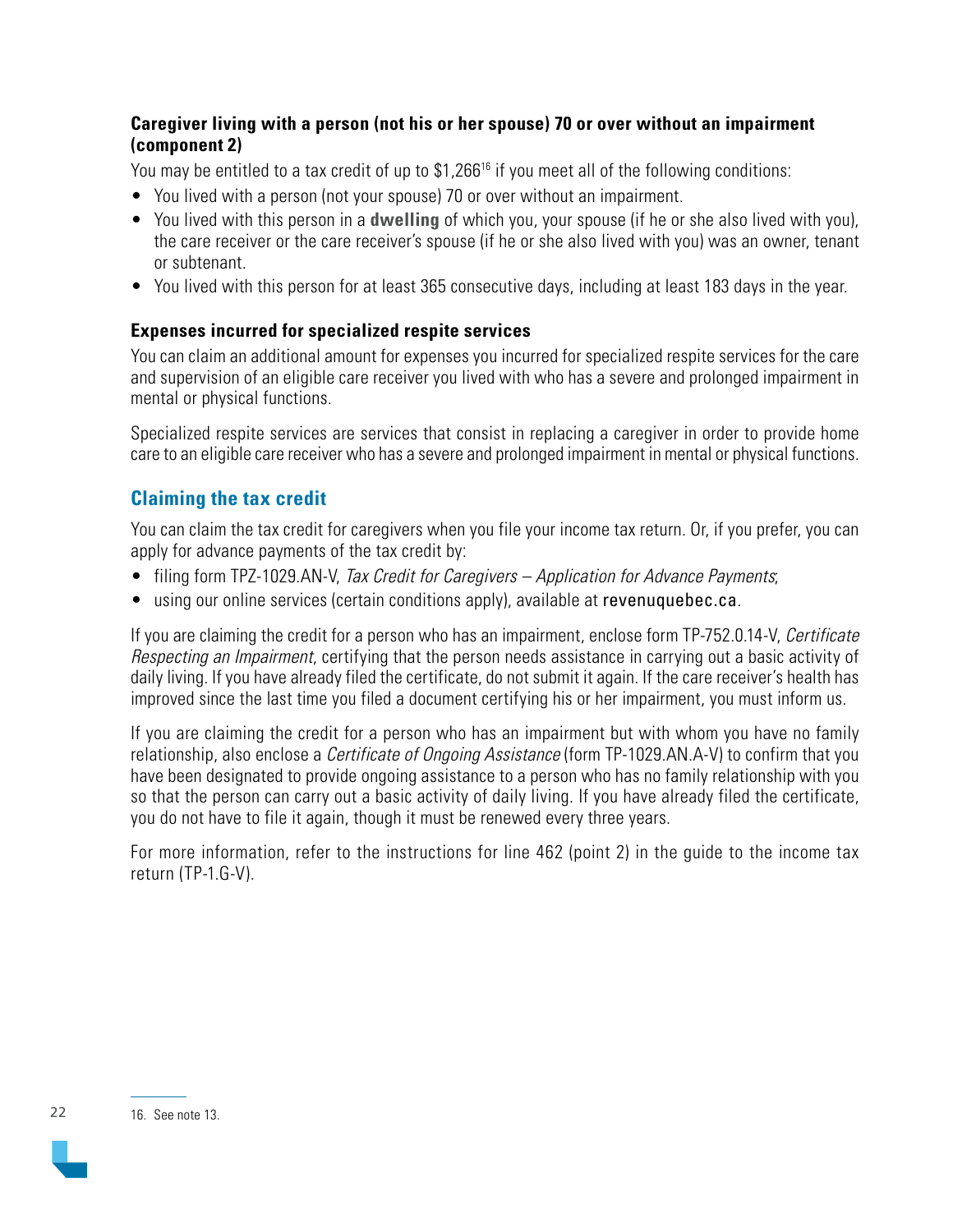# <span id="page-22-0"></span>TAX OBLIGATIONS

#### **Source deductions**

Source deductions are withheld from your income throughout the year in order to cover all or part of your income tax payable for the year. The amounts withheld can be increased or reduced at your request. To apply for a reduction, file form TP-1016-V, Application for a Reduction in Source Deductions of Income Tax. To apply for an increase, file form TP-1017-V, Request to Have Additional Income Tax Withheld at Source.

For example, if you have more than one source of income and you estimate that your source deductions are insufficient to cover all of your income tax payable for the year, you can choose to have the amount withheld increased. You may find that you owe an additional amount when you complete your income tax return.

Conversely, you can choose to have the amount withheld reduced in order to take into account any tax deductions to which you may be entitled. To have your employer determine the source deductions to make on the amounts paid to you, complete a *Source Deductions Return* (form TP-1015.3-V) and give it to your employer.

#### **Instalment payments**

If income tax is not withheld from your income, or if the amount withheld is insufficient, you may be required to pay your income tax in instalments. Instalment payments are periodic remittances (made on March 15, June 15, September 15 and December 15). They cover:

- income tax for the current year;
- the Québec Pension Plan (QPP) contribution:
- the health services fund contribution:
- the Québec prescription drug insurance plan premium; and
- the Québec parental insurance plan (QPIP) premium.

By making instalment payments, you reduce the amount of income tax you will have to pay when you file your income tax return. Certain calculations must be made on the basis of your income to determine if you are required to remit your income tax in instalments. These calculations do not include retirement income transferred from one spouse to another.

We will contact you in writing if you are required to make instalment payments.

For more information, refer to the document *Instalment Payments of Income Tax* (IN-105-V).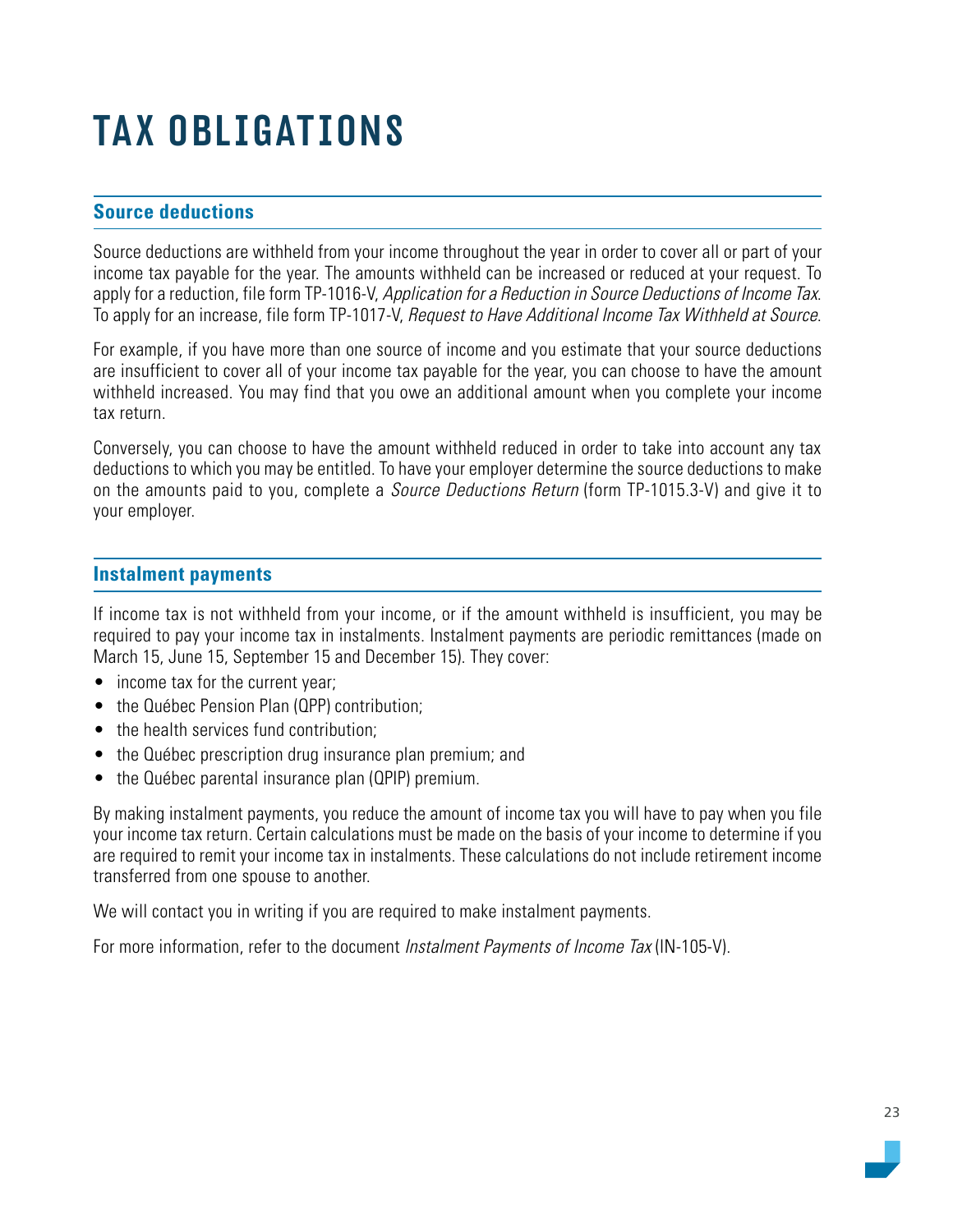#### <span id="page-23-0"></span>**Québec prescription drug insurance plan premium**

If you have a health insurance card issued by the Régie de l'assurance maladie du Québec (RAMQ), you **must** be covered by one of the following plans:

- a private group insurance plan that offers basic prescription drug insurance, if you have access to one; or
- the Québec government's public prescription drug insurance plan, **if you do not have access to a private group insurance plan**.

To register for the Québec public prescription drug insurance plan, contact the RAMQ. Under the public prescription drug insurance plan, you must pay the annual premium when you file your income tax return, regardless of whether you purchase prescription drugs. **If you are not required to pay the premium, you must inform us by completing Schedule K and enclosing it with your return.** You can include the premium paid under the public prescription drug insurance plan and your contribution towards prescription drug purchases in the calculation of your medical expenses that give entitlement to a tax credit.

When you turn 65, you are automatically registered for the public prescription drug insurance plan. If you are still eligible for a private plan that offers basic prescription drug coverage, you can cancel your registration for the public plan.

If you want to register for the plan or would like more information, consult the RAMQ website at [ramq.gouv.qc.ca](https://www.ramq.gouv.qc.ca/en).

For more information about the premium, refer to the instructions for line 447 in the guide to the income tax return (TP-1.G-V).

#### **Income tax return of a deceased person or a succession**

When a person dies, the liquidator of the succession has certain tax obligations, including:

- informing us of the person's death;
- informing us that he or she is the liquidator of the succession by sending us a duly completed copy of form LM-14-V, *Information About a Representative* (available at revenuquebec.ca);
- filing the deceased person's income tax return by the applicable deadline below;
- filing the succession's income tax return and obtaining the certificate authorizing the distribution of the succession's property (to obtain the certificate, the liquidator must send us a duly completed and signed copy of form MR-14.A-V, Notice Before Distribution of the Property of a Succession, which is available at [revenuquebec.ca](https://www.revenuquebec.ca/en/), once the value of the property and the amount of the debts of the deceased are known).

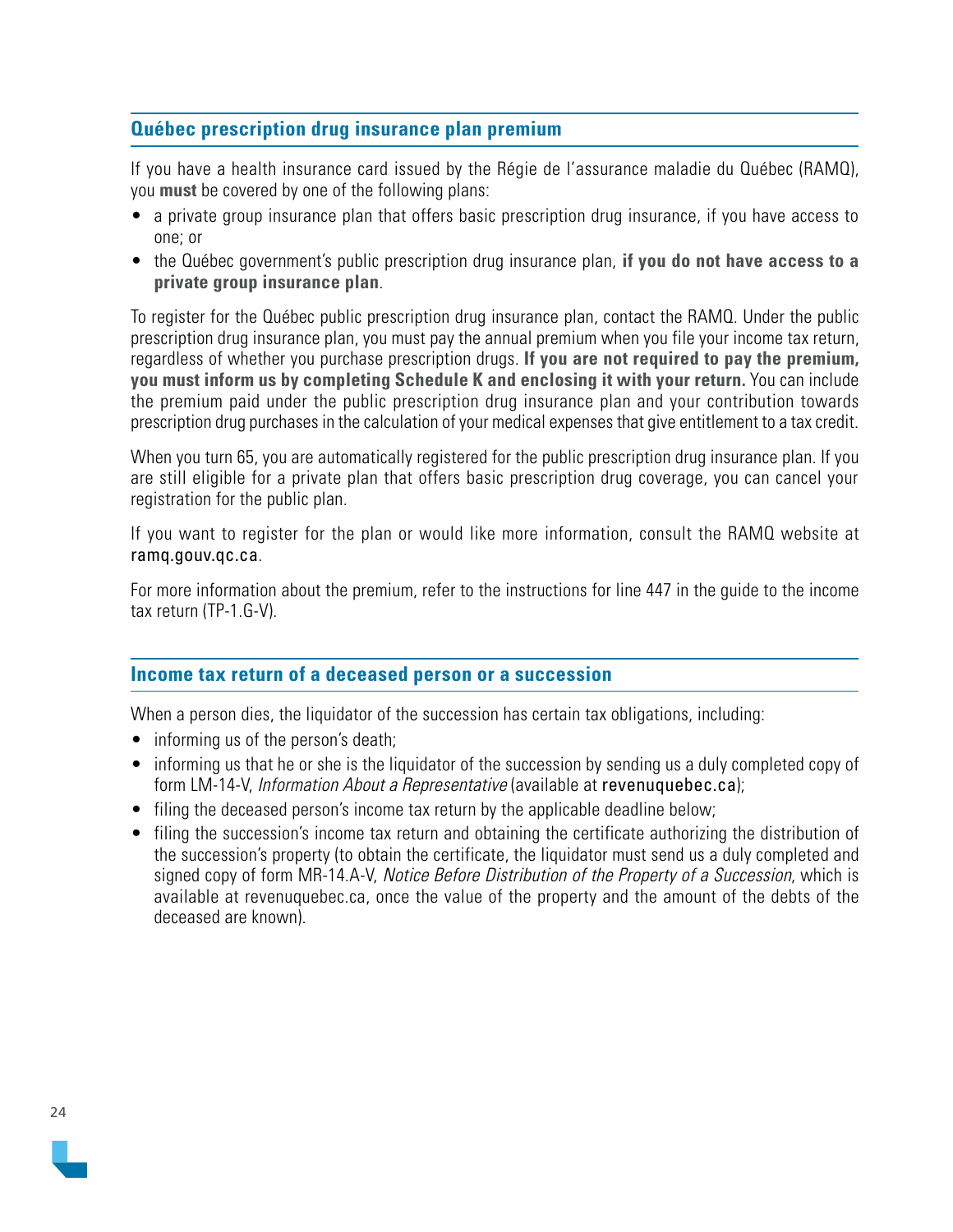#### **Filing deadline for a deceased person's income tax return**

• If the death occurred during the first ten months of a year, the income tax return **for the year of death**  must be filed by April 30 of the following year.

Example: Eric died on July 15, 2021. His 2021 income tax return must be filed by April 30, 2022.

• If the death occurred in November or December, the income tax return **for the year of death** must be filed by the date that is six months after the date of death.

Example: Louise died on December 3, 2021. Her 2021 income tax return must be filed by June 3, 2022.

- If the death occurred during the first four months of a year, the income tax return **for the previous year** must be filed by the date that is six months after the date of death. Example: Philip died on February 20, 2021. His 2020 income tax return must be filed by August 20, 2021.
- If the deceased person or the deceased person's spouse operated a business, the filing deadline may be different.

For more information, refer to the Guide to Filing the Income Tax Return of a Deceased Person (IN-117-V) and the document Successions and Taxation (IN-313-V). You can also complete our questionnaire for succession liquidators at revenuquebec.ca for information tailored to your situation.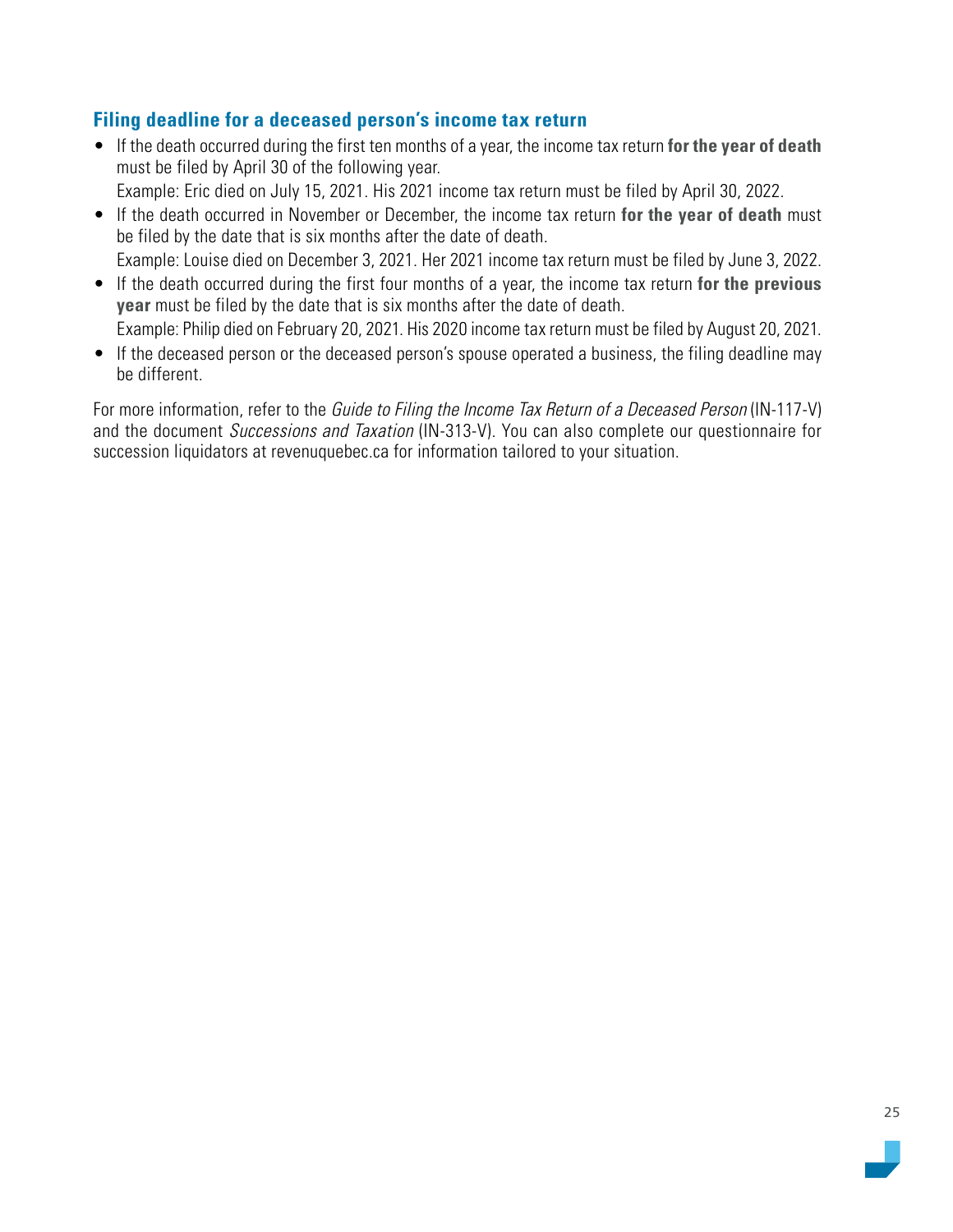# <span id="page-25-0"></span>OUR SERVICES

#### **The Income Tax Assistance – Volunteer Program**

The purpose of the Income Tax Assistance – Volunteer Program is to provide assistance to taxpayers (employees, recipients of social assistance, retirees, senior citizens, immigrants or persons with disabilities) who are unable to complete their tax return themselves or who do not have the means to pay a tax professional to do so. We administer the program jointly with the Canada Revenue Agency.

Contact us to find out if you are eligible for assistance under the program.

#### **Our website**

You can file your income tax return online using NetFile Québec. To do so, you must:

- use commercial software designed to file the personal income tax return;
- make sure that the software is authorized by Revenu Québec and can be used to file your return online.

Even though most income tax returns can be filed online, certain restrictions may apply. Go to our website for more information.

If you have an income tax balance due, you can pay it online through your financial institution in one of two ways:

- Use the **Online Payment** service in My Account to access your financial institution's website.
- Log directly into your account on your financial institution's website.

If you are entitled to a refund, you can ask to have it deposited directly in your account. Note that you must have an account at a financial institution with an establishment in Canada and be signed up for direct deposit. We will then deposit your refund in that account.

Go to [revenuquebec.ca](https://www.revenuquebec.ca/en/) for information about seniors and taxation and about the Québec tax system in general. You can also refer to publications, guides and forms in the section intended for seniors.

#### **How to contact us**

For information, contact us by calling one of the numbers given at the end of this document.

All information related to your return is treated in a confidential manner.

You can authorize someone (for example, your spouse or accountant) to access confidential information and documents we have about you on file or to represent you in dealings with us.

If you grant an **authorization**, the designated person will only be able to consult the confidential information we have about you on file. However, if you grant a **power of attorney**, the person will also be able to negotiate with us on your behalf and request changes to your tax file.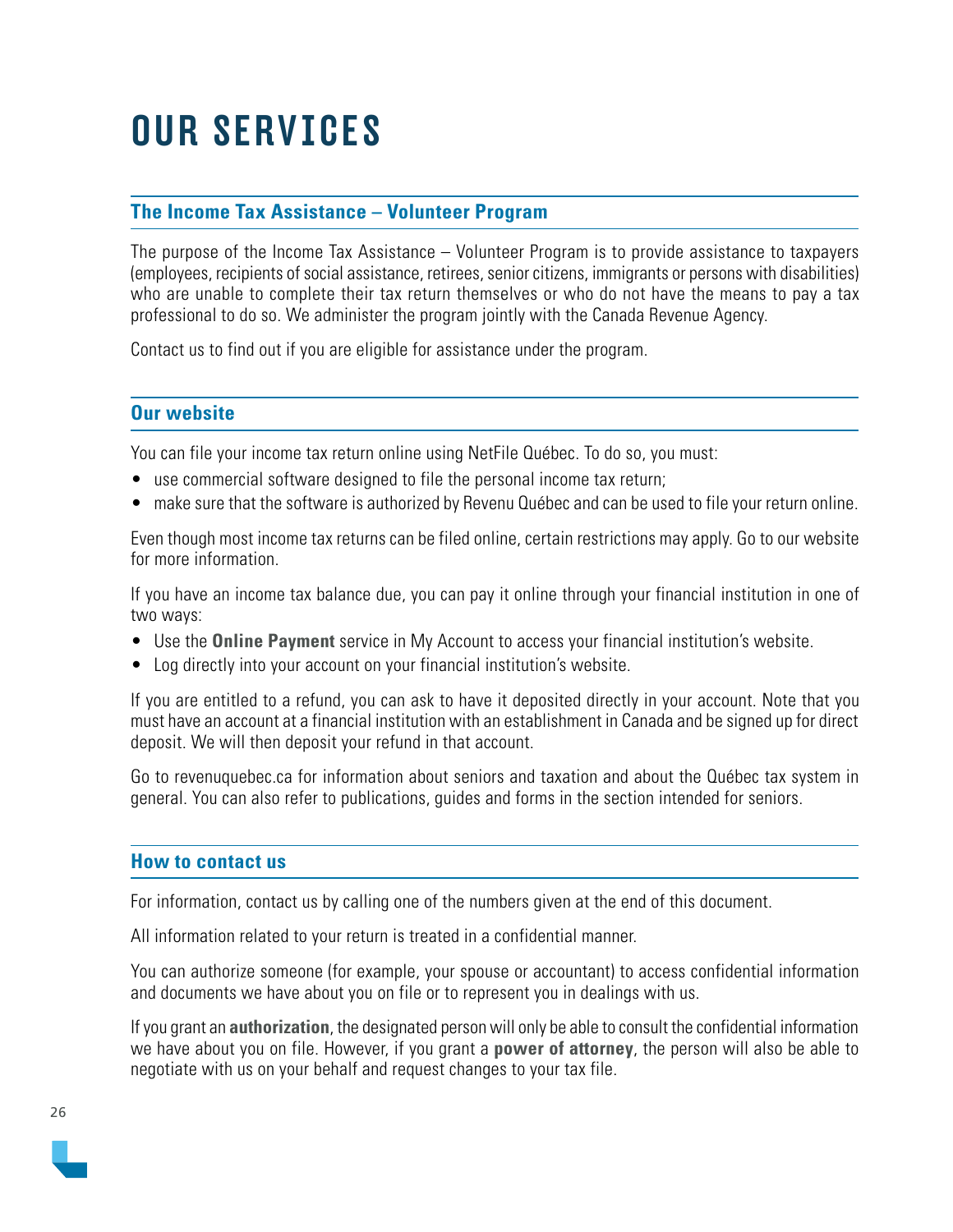<span id="page-26-0"></span>To grant an authorization or a power of attorney, complete and sign form MR-69-V, Authorization to Communicate Information or Power of Attorney.

The authorization or power of attorney will be valid indefinitely as of its signature, unless you enter an end date. Note that to act on behalf of your spouse, you must be duly authorized as described above.

#### **Services for the hearing impaired**

We offer teletypewriter services to assist persons who are mute, deaf or hearing-impaired. To access the services, refer to the numbers given at the end of this document.